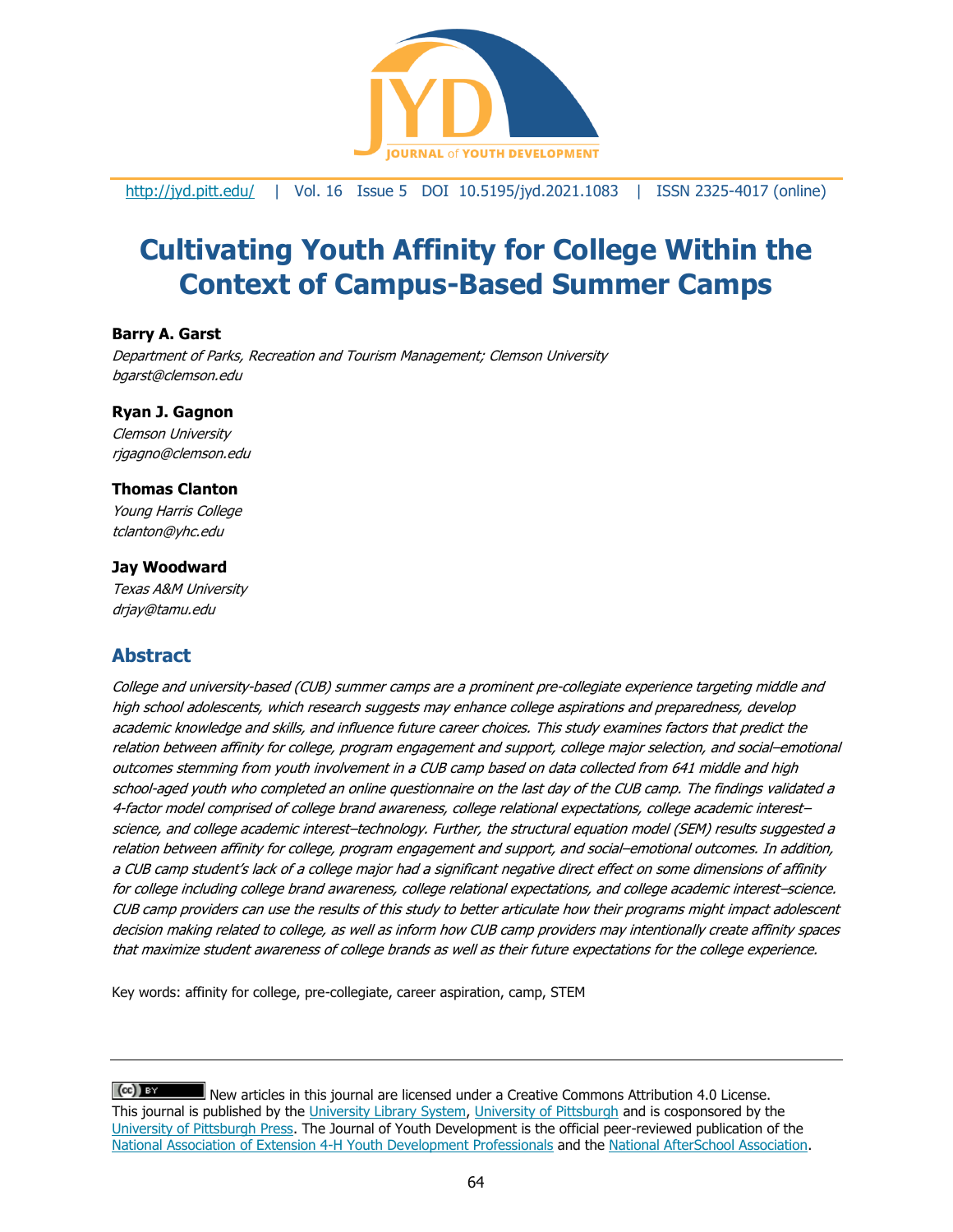# **Introduction**

College and university-based (CUB) summer camps have emerged as a prominent out-of-school (OST) experience available to youth (American Camp Association, 2018). While most CUB camps occur on college or university campuses, other such programs may be offered at offcampus sites. CUB camps target outcomes for middle and high school youth that include enhancing college aspirations and preparedness for post-high school life (Bourdeau et al., 2014; Kirk & Day, 2011), developing academic knowledge and skills (e.g., Fields, 2009), improving social–emotional skills (Bourdeau et al., 2014), and influencing future career choices (Bhattacharyya et al., 2011). In addition, many CUB camps seek to cultivate future student interest, thereby serving as an indirect recruitment tool for the college or university hosting the camp (Fields, 2009; Walsh et al., 2017). Research suggests CUB camps target both macro-level outcomes (e.g., academically engaging and recruiting future students) as well as individual-level outcomes (e.g., growth in academic interest or social–emotional skills), while providing potential students with a higher-education "taste-test." The importance of targeting such outcomes is magnified by literature indicating that nearly a quarter of high school seniors are not college ready (Venezia & Jaeger, 2013). Perhaps most importantly, CUB camps are provided in a noncompetitive OST setting where learning can occur without pressures associated with school (Riedinger, 2015).

Given the rapid development of CUB camps as a strategy to foster socioemotional and academic performance in addition to their potential as recruiting tools, and the limited evidence of these potential impacts in the associated literature, the purpose of this study was to examine the relation between affinity for college, program engagement and support, college-major selection, socio–emotional learning (SEL) outcomes, and individual youth characteristics associated with CUB camp participation. The following research questions were explored:

- 1. What is the relation between *affinity for college* and *program engagement and support* within the context of a CUB camp program?
- 2. What is the relation between *affinity for college* and *college major selection* within the context of a CUB camp program?
- 3. What is the relation between *youth age, affinity for college, and social-emotional* learning within the context of a CUB camp program?
- 4. What is the relation between youth age and social-emotional learning within the context of a CUB camp program?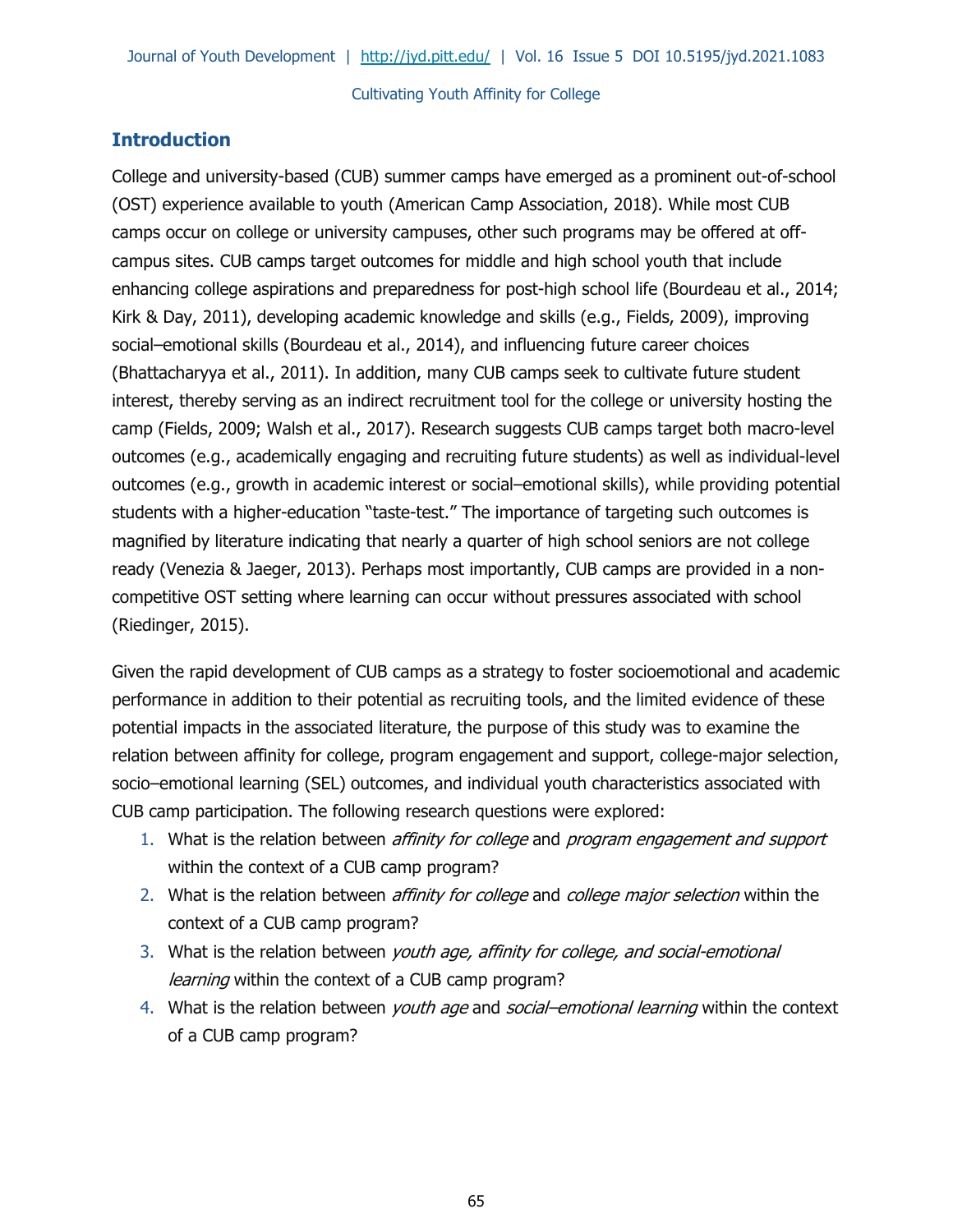# **Literature Review**

The following section provides an overview of literature supporting constructs associated with the study research questions, including affinity for college, college major selection, program engagement and support, academic and socio-emotional learning, and the youth characteristic of age.

# **Affinity for College**

Affinity for college has its conceptual origins in the organizational affinity literature. Organizational affinity describes the attachment a person feels towards an organization because of their experience with or exposure to that organization (Oberecker et al., 2008). This affinity may also influence whether a person identifies with the organization (Aspara et al., 2008). Research suggests college and university-based programs serving adolescents may influence college-related youth beliefs, including attitudes toward a college brand (Walsh et al., 2017), feelings toward college as the "right fit" for them (Gibbons & Borders, 2010), and opportunities to build relationships and participate in social activities (Shoffner et al., 2015). However, few studies have targeted the possible influence of CUB camp participation on organizational affinity. For example, Fields (2009) examined how participation in a CUB science summer camp influenced youths' future intentions with emergent themes that reflected organizational affinity (e.g., peer and staff relationships, personal autonomy, knowledge), but did not measure affinity towards the institution. From here forward "organizational affinity" is referred to as "affinity for college," as this concept provides the theoretical frame for the current study to describe how CUB camp participation may influence participants' perceptions of the college or university hosting their CUB camp.

# **College Major Selection**

Within the context of CUB camps, affinity for college can be influenced by youth beliefs towards college such as the college major they intend to pursue (Geckova et al., 2010). One example of a belief youth might have toward college would be the major they intend to pursue (i.e., college major selection). Research suggests that uncertainty related to college major selection may be negatively related to youth success, as youth without a plan for their college major may be less prepared to meet degree requirements and therefore may have lower levels of affinity for college (Porter & Umbach, 2006). This research suggests a negative relation between affinity for college and college major selection when youth do not have a plan for their college major. Some studies of the influence of CUB camp participation on college-related youth beliefs have had methodological limitations, such as the use of one-item measures (Bourdeau et al., 2014).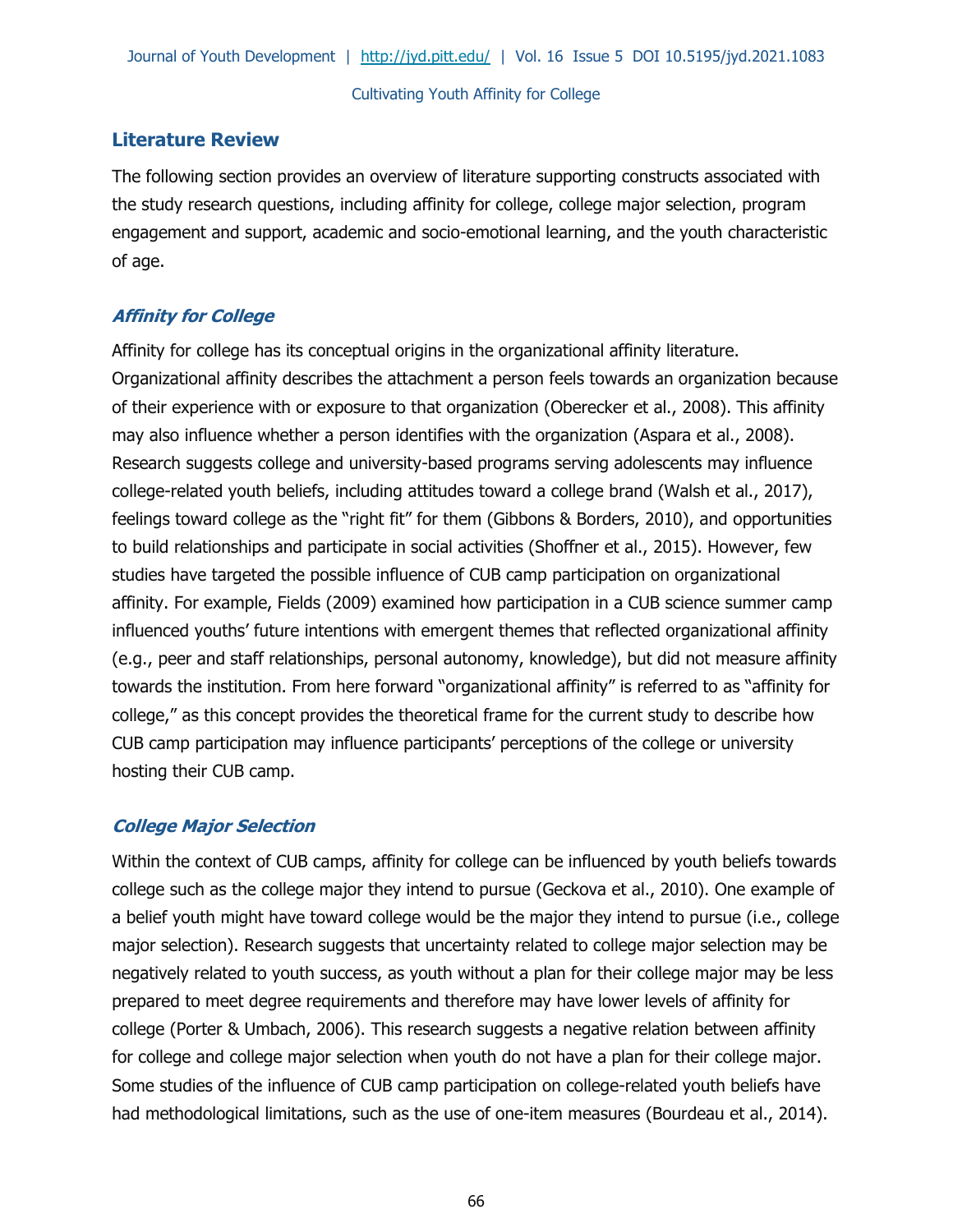Limited response variation as a result of one-item measures makes it challenging to discriminate participant responses at the top of the scale (Bandalos, 2018). Limitations such as this within the CUB camp literature provides an opportunity in the current study to better understand how youth interest in a college major may be related to affinity for college within the context of a CUB camp experience.

# **Program Engagement and Support**

Interdisciplinary literature supports the important role of program engagement and support on youth program outcomes, including evidence from implementation science (Berkel et al., 2011), youth development (Smith et al., 2006), and higher education (Tovar, 2015). Findings suggest that when youth are actively engaged by responsive instructors and provided with group discussion and collaborative activities, then positive youth outcomes like satisfaction, motivation, and increases in basic psychological needs (BPN) may result (León et al., 2015; Su & Reeve, 2010; Tovar, 2015; Trenshaw et al., 2016). Although many of these factors have not been examined within CUB camps, the extant literature supports that a fully engaged and supported young person participating in a properly structured CUB camp, and who is also satisfied with the program, may have greater perceptions of their BPN being met and more positive perceptions of affinity for college. The current study examines how youth affinity for college may be associated with program engagement and support within the context of a CUB camp.

# **Social-Emotional Learning**

While the influence of CUB camps on youth academic learning and social–emotional learning outcomes has been identified as an important area of study (National Academies of Sciences, Engineering, and Medicine 2019), research on youth academic learning outcomes (i.e., subject matter knowledge, future academic interest) as well as on social–emotional learning (SEL) outcomes (e.g., self and social awareness, emotional management, relationship skills; Weissberg et al., 2015) associated with CUB camp involvement has been limited. CUB camp studies generally target subjects such as science (Bhattacharyya & Mead, 2011) and measure growth in academic skills (Hay & Barab, 2001) or subject matter appeal (Bhattacharyya & Mead, 2011) without examining future college academic interest and affinity for college that may be associated with skill development. Additionally, limited and mixed evidence exists regarding SEL outcomes resulting from CUB camp participation. For instance, while Fields (2009) found positive peer relationships were associated with CUB camp participation, Hay and Barab (2001) did not report growth in "socially negotiated outcomes" (p. 300) resulting from such program participation.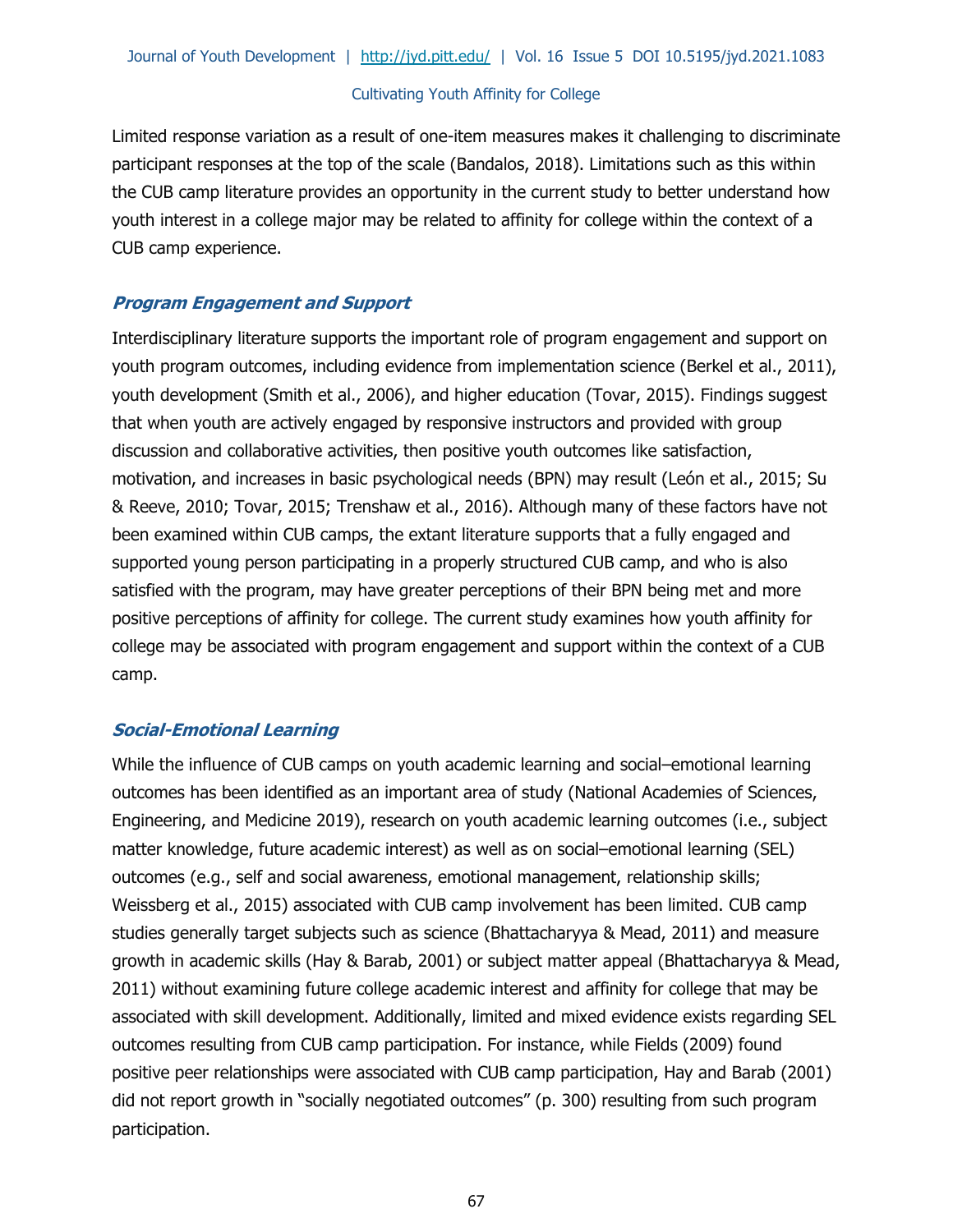A promising approach for investigating SEL outcomes associated with CUB camp involvement is through the lens of BPN, comprised of autonomy, relatedness, and competence (Chen, 2015). Research supports the positive relation between BPN and social–emotional and behavioral functioning (Saeki & Quirk, 2015; Tarbetsky et al., 2017), with BPN serving as a mediator between youth engagement and SEL (Saeki & Quirk, 2015). In addition, BPN has served as a conceptual and methodological scaffold for studies of camp experiences (Gagnon et al., 2019; Hill et al., 2015). The possible influence of CUB camp involvement on BPN is bolstered by studies suggesting CUB camps can increase youth competence and autonomy (Bourdeau et al., 2014; Fields, 2009). Recognizing that growth in outcomes may increase youth satisfaction with the CUB camp (Walsh et al., 2017) as well as youth future intention to attend college (Bourdeau et al., 2014), the current study examines the relation between growth in basic psychological needs and affinity for college.

## **Youth Age**

Individual characteristics of youth such as age and gender can predict youth outcomes and college-related beliefs such as affinity for college (Porter & Umbach, 2006; Washburn et al., 2011). While some studies suggest individual youth characteristics are positively related to youth outcomes (Eccles et al., 2004), other studies provide contrasting findings (Gagnon & Sandoval, 2020). For example, as youth age increases, research suggests their positive perceptions of program outcomes tend to decrease (Phelps et al., 2009; Washburn et al., 2011) and correspondingly research suggests youth experience declines in developmental outcomes (Washburn et al., 2011). One possible explanation for this decline relates to developmental systems theory, where the potential positive influence of an experience (i.e., attending a CUB camp) on growth in outcomes "wears-off" as a young person encounters greater variation in activities as they mature (Lerner, 2018; Phelps et al., 2009). The current study examines the possible influence of age on youth SEL outcomes as well as their affinity for college within the context of a CUB camp experience.

# **Method**

# **Participants and Procedures**

The study took place in the summer of 2017 in partnership with two public universities (one in the southeastern United States and the other in the southwest United States) that operated multiple 1-week CUB camp sessions. Sessions were intentionally designed to expose youth to the college experience and provide access to science- and technology-related subject matter through interaction with university faculty and current college students. Prior to participant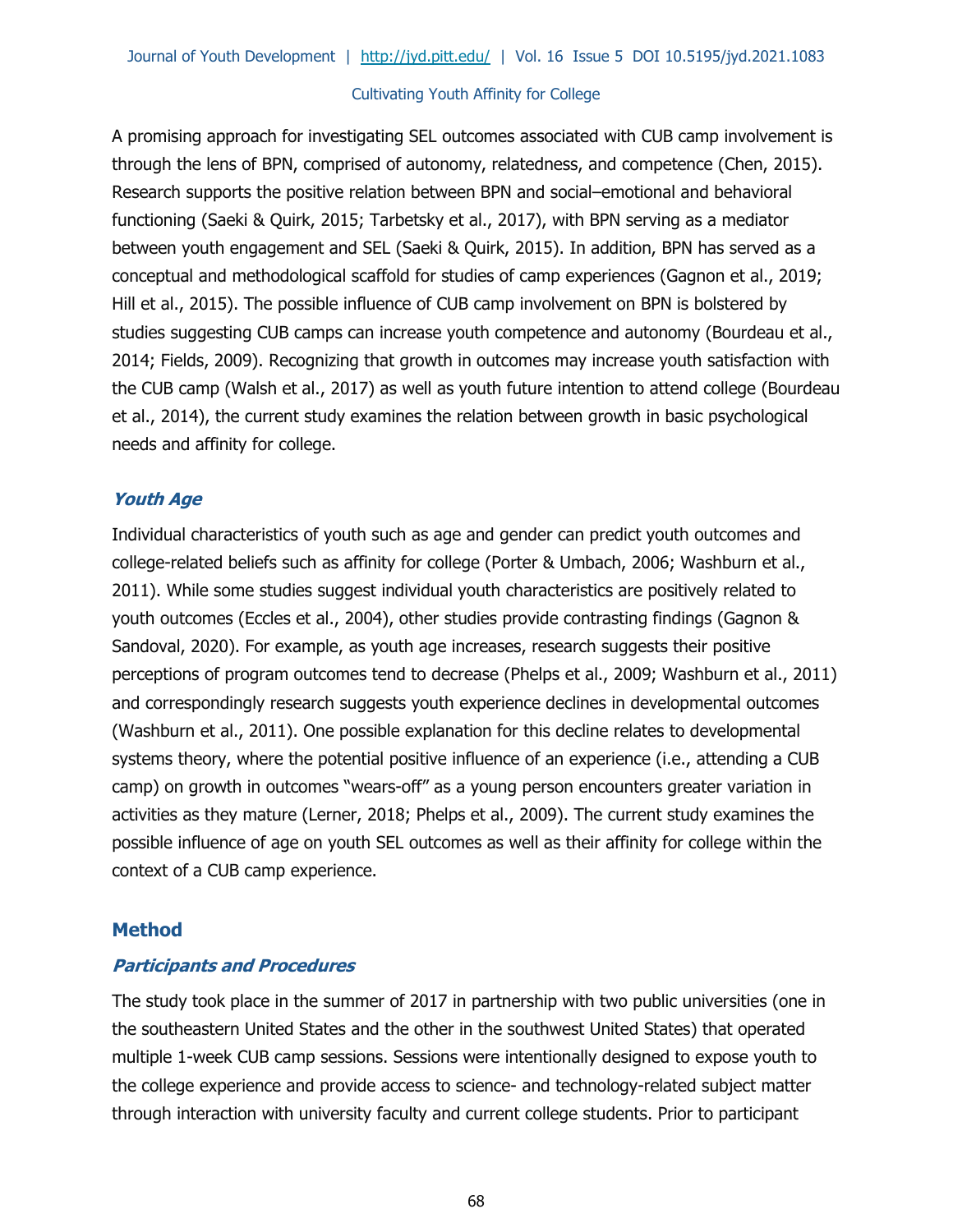recruitment and data collection the study was approved through the authors' Institutional Review Board. Youth and their parents were contacted by camp administrators and informed of the study through consent and assent letters.

Data were collected from 671 respondents across the two universities. Youth completed an online questionnaire on the last day of the CUB camp that measured demographics, affinity for college, program engagement and support, basic psychological needs, and college major selection.

After screening for outliers and normality (as described below), the final study sample was 641 for an overall response rate of 95.52%. Study respondents tended to be female (52.1%), to have an average age of 15.37 years ( $SD = 1.32$ ), and to have an average of 1.33 years of CUB camp experience ( $SD = .860$ ). Respondents primarily identified as White (68.7%), with the remaining sample identifying as African American (14.6%), multiple race (5.8%), Hispanic or Latino origin (4.5%), Asian origin (3.9%), Indian or Arabic origin (2.3%), or Native American (0.2%).

## **Measures**

Measures used in this study included affinity for college, program engagement and support, college major selection, and basic psychological needs. These measures are described below.

# Affinity for College

Within the context of a CUB camp experience, affinity for college was operationalized as feelings of attraction or attachment toward a college or university institution (Aspara, 2008; Oberecker et al.,2008). Based on prior research (Garst et al., 2019), affinity for college was theorized to be comprised of four factors: college brand awareness, college relational expectations, college academic interest–science, and college academic interest–technology. These factors are described below.

College Brand Awareness. College brand awareness was operationalized as perceiving a college brand as desirable. This 6-item subscale was informed by Walsh et al.'s (2017) "brand (team) attitudes" subscale ( $a = .94$ ) and Gibbons and Borders's (2010) College-Going Self-Efficacy Scale (persistence subscale, α = .90). For example, Walsh et al.'s (2016) item, "The team brand is something I dislike/like" informed the item, "I have a positive view of [college]." As another example, Gibbons and Borders's (2010) item, "I would like being in college" informed the item, "I want to attend college." Items were measured on a 7-point Likert-type scale so youth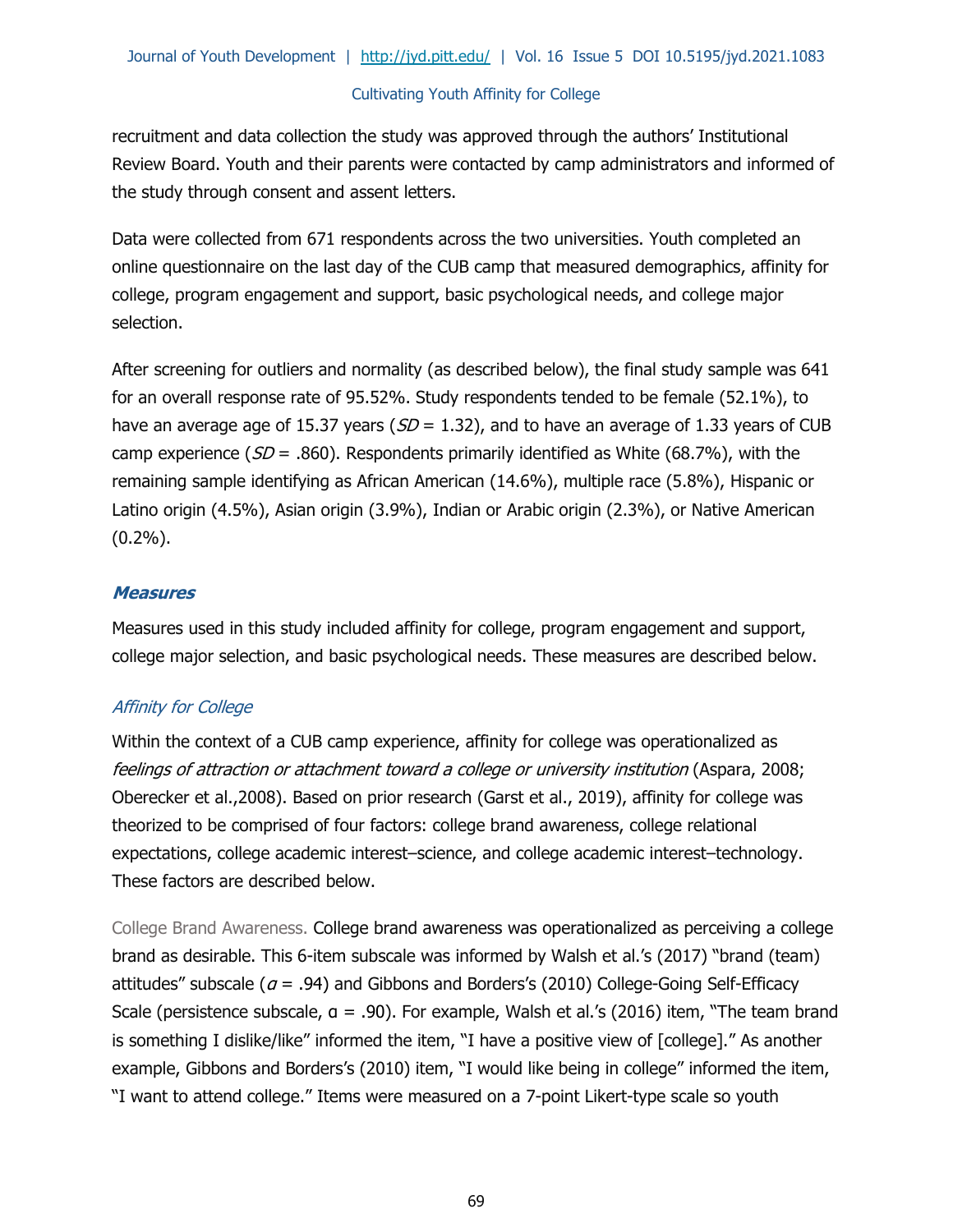responses ranged from 1 (strongly disagree) to 7 (strongly agree), with higher scores representing higher levels of college brand awareness.

College Relational Expectations. The college relational expectations measure was operationalized as understanding the social/relational aspects of the college experience. This 7 item subscale was informed by Shoffner et al.'s (2015) discussion of adolescents' future careerrelated relational outcome expectations (i.e., "ability to participate in social activities and engage in interpersonal relationships" [p. 108]). Sample items, measured on a 7-point Likerttype scale so youth responses ranged from 1 (*strongly disagree*) to 7 (*strongly agree*), included "I know what to do to make friends as a [college] student" and "I know what clubs to join as a [college] student."

College Academic Interest–Science. College academic interest–science was operationalized as broad interest in science-related courses, skills, and knowledge impacting one's future college or career plans. This 8-item scale was informed by the outcome expectancy/intentions and goals subscale (α = .80) of Fouad et al.'s (1997) Middle School Self-Efficacy Scale. For example, Fouad et al.'s item, "If I do well in science, then I will be better prepared to go to college" informed the item "I would like to learn science-related knowledge and skills because they can be useful to help me be prepared for college." Items were measured on a 7-point Likert-type scale so youth responses ranged from 1 (strongly disagree) to 7 (strongly agree), with higher scores representing higher levels of college academic interest.

College Academic Interest–Technology. College academic interest–technology was operationalized as broad interest in technology-related courses, skills, and knowledge impacting one's future college or career plans. This 8-item scale was informed by the outcome expectancy/intentions and goals subscale (α = .80) of Fouad et al.'s (1997) Middle School Self-Efficacy Scale. For example, Fouad et al.'s item, "I intend to enter a career that will use science" informed the item "I am interested in working in a career that allows me to use technologyrelated skills or knowledge." Items were measured on a 7-point Likert-type scale so youth responses ranged from 1 (strongly disagree) to 7 (strongly agree), with higher scores representing higher levels of college academic interest.

# Program Engagement and Support

The program engagement and support measure was conceptualized as three factors impacting CUB camp participation: supportive camp counselor behaviors, supportive instructor behaviors, and camp structure engagement (Gagnon & Sandoval, 2020). The first two factors were adapted from the personal development subscale of the Tiffany-Eckenrode Program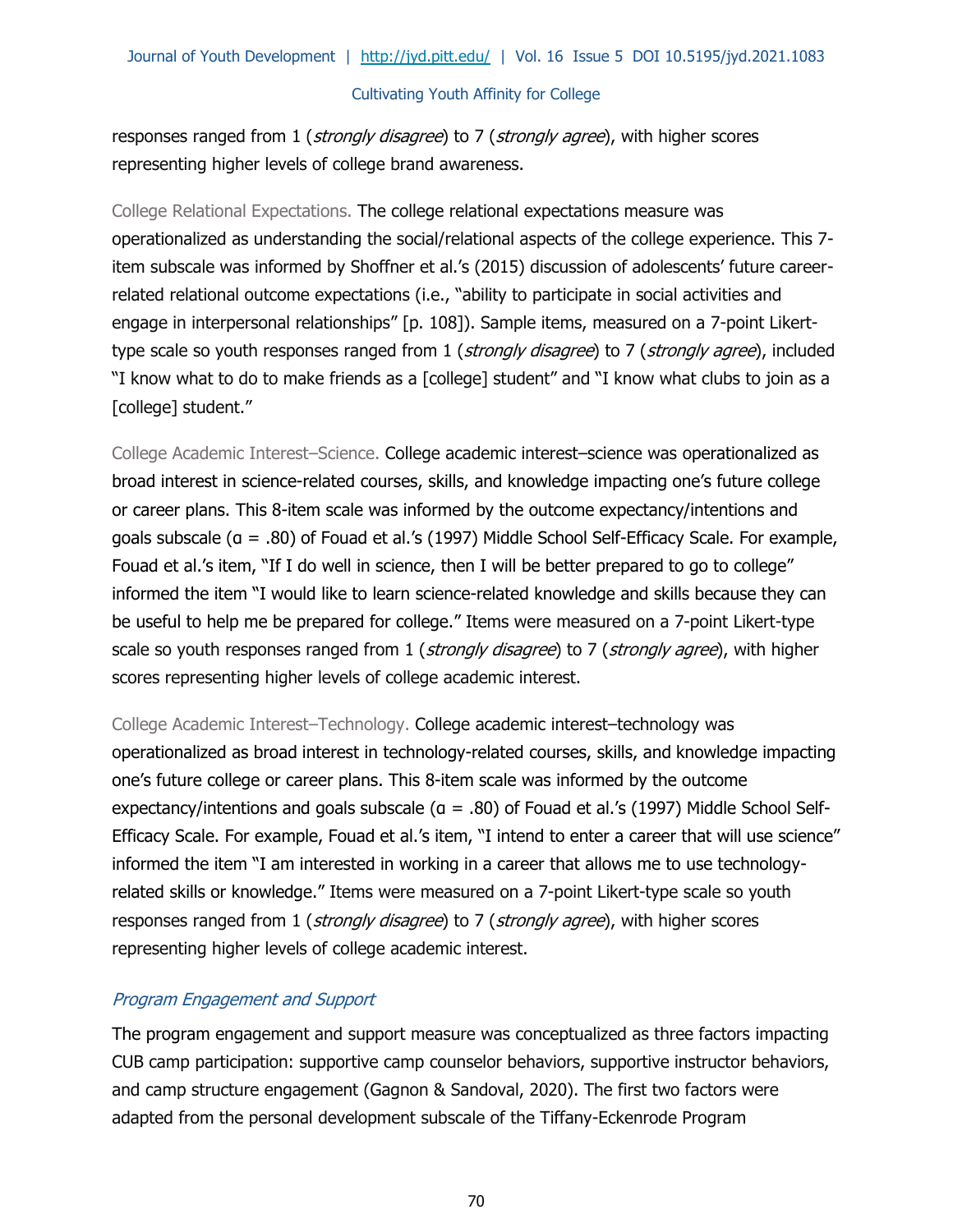Participation Scale (TEPPS; Tiffany et al., 2012). These adaptations did not change the nature of the instrument. Expressly, the TEPPS' personal development subscale was modified to measure supportive camp counselor behaviors (e.g., "My counselor provided guidance about college."; 5 items) and supportive instructor behaviors (e.g., "My instructor allowed me to gain new knowledge."; 4 items). These subscales have exhibited acceptable internal consistency levels in previous studies ( $a = .849; .836$ ). In addition to these counselor and instructor behavior subscales, items related to how the camp structure engagement was designed to enhance participant engagement were used (e.g., "The program provided a variety of activities."; 4 items). This subscale has demonstrated an acceptable level of internal consistency in previous studies ( $a = .814$ ). All items in this scale were measured on a Likert-type scale from 1 (strongly disagree) to 5 (strongly agree), where higher scores indicate greater participant satisfaction and engagement.

## College Major Selection

To assess CUB camp participants' college major selection (as a characteristic that may predict youth outcomes and affinity for college; see Eccles et al., 2004), youth were asked to identify their desired college major based on categories informed by Wegemer and Eccles (2018). These college major selection categories included: HBMS (health, biological, and medical sciences), MPECS (mathematical, physical, engineering, and computer sciences), HBE (humanities, business, or education), and IDK (i.e., an "I don't know" type of response). Of all respondents 37.9% indicated a HBMS major, 42.1% indicated a MPECS major, 14.6% indicated a HBE major, and 5.4% indicated IDK.

# Basic Psychological Need Satisfaction and Frustration (BPNSF)

SEL outcomes associated with CUB camp experiences were measured using the Basic Psychological Needs Satisfaction and Frustration Scale (BPNSF). Informed by Chen et al. (2015), the 24-item BPNSF scale measures outcomes (i.e., psychological need for autonomy, relatedness, and competence) influenced by the summer camp experience (Gagnon et al., 2019). These outcomes were measured on a 5-point Likert-type scale from 1 (completely untrue) to 5 (completely true) from the perspective of a youth's sense of satisfaction (i.e., BPN-S; their need was met) or frustration (i.e., BPN-F, their need was not met) with the CUB camp experience. Items representing BPN-S included autonomy satisfaction (e.g., "I feel a sense of choice and freedom in the things I undertake.";  $\lambda = .64-.76$ , subscale  $\alpha = .81$ ), relatedness satisfaction (e.g., "I feel connected with people who care for me, and for whom I care.";  $\lambda$  = .66-.72, subscale  $a = .76$ ), and competence satisfaction (e.g., "I feel I can successfully complete difficult tasks.";  $\lambda = .74-.80$ , subscale  $a = .88$ ). Conversely, BPN-F items representing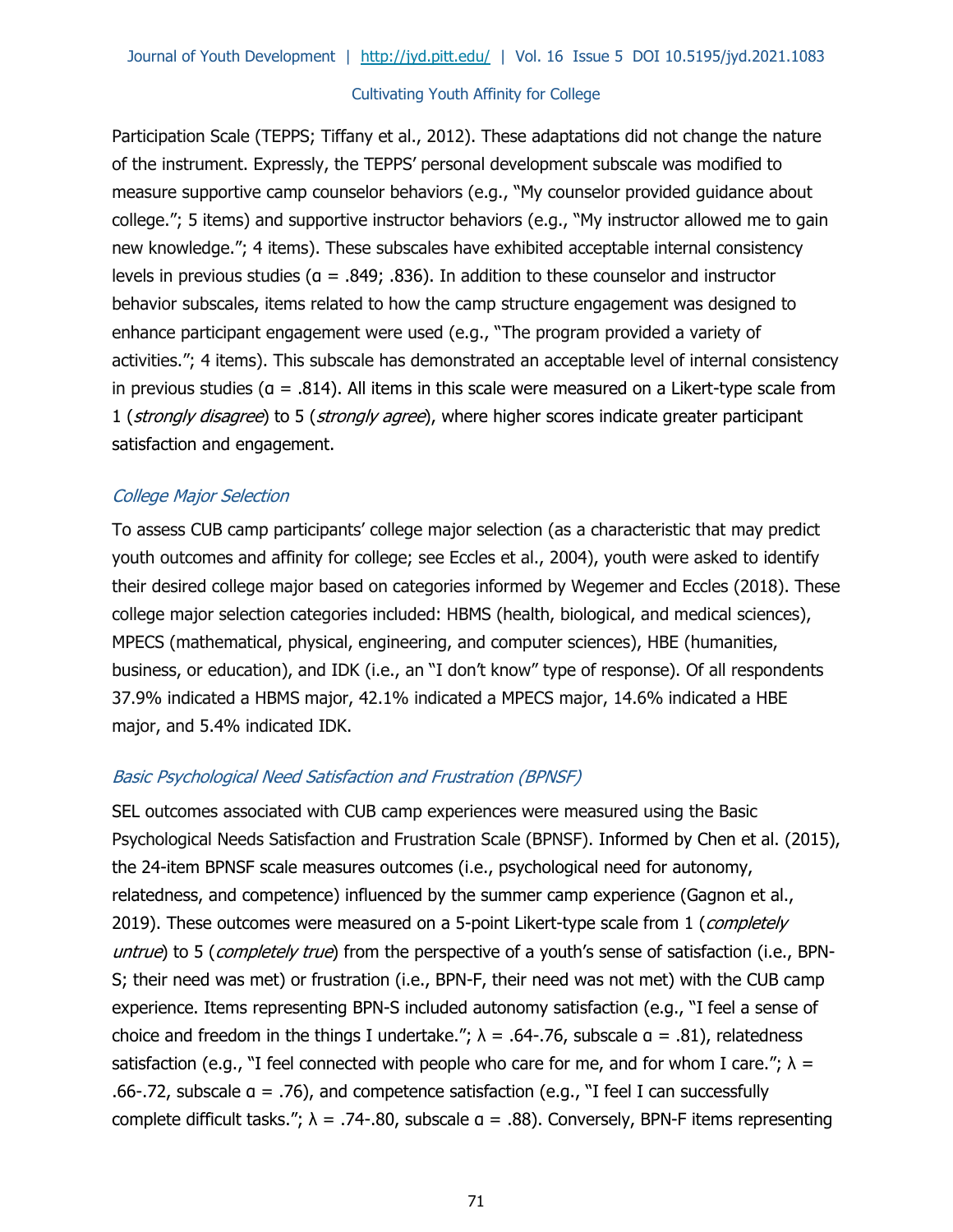"ill-being" in three dimensions included autonomy frustration (e.g., "I feel forced to do many things I wouldn't choose to do";  $\lambda = .61-.69$ , subscale  $a = .71$ ), relatedness frustration (e.g., "I feel that people who are important to me are cold and distant towards me.";  $\lambda = .64-.69$ , subscale  $a = .81$ ), and competence frustration (e.g., "I feel insecure about my abilities";  $\lambda =$ .64-.74, subscale  $a = .86$ ).

## **Data Analyses**

#### Outliers, Normality, and Missing Data

Prior to analyses, data were screened for multivariate outliers utilizing a combination of the Mahalanobis distance function and chi-square distribution test ( $p < .001$ ) in SPSS 24 software (Field, 2018). This analysis suggested 18 respondents were significant outliers and were thus removed from the data set. The data were then screened for multivariate nonnormality and missing data patterns utilizing the MissMech package (version 1.0.2; Jamshidian & Jalal, 2010) in RStudio (version 1.2.5042). This analysis suggested the data were multivariate non-normal (Hawkins test,  $p < .001$ ). As such a robust maximum likelihood framework was employed to mitigate potential Type 1 error in model interpretation (Bentler, 2006).

The data were next screened to determine potential causes of missing data (i.e., missing completely at random [MCAR]; missing at random [MAR]; missing not at random [MNAR]) utilizing a nonparametric version of Little's test of MCAR (Jamshidian & Jalal, 2010; Little,1988) This test indicated the data were MCAR ( $p = .327$ ), thus a full information maximum likelihood (FIML) approach was employed to simulate missing values within the data set (Enders, 2010).

#### Measurement Model Testing

The measurement properties of the questionnaire were examined through a confirmatory factor analysis (CFA) utilizing the Lavaan package (version 0.6-5; Rosseel, 2012) in RStudio with a robust estimation approach (i.e., MLR). The initial CFA exhibited relatively poor fit, with the following CFA fit statistics calculated as: Satorra-Bentler  $\chi^2$  (1283) = 3123.530, p < .001, CFI = .890, TLI = .882, RMSEA = .047 (90%, CI .045 to .049). Inspection of the factor loadings suggested two items within the measurement model were demonstrating poor fit: one item from the supportive instructor behaviors factor ("The courses were challenging.";  $\lambda = .370$ ), and one item from the first order autonomy frustration factor ("Most of the things I do, feel like T have to.";  $\lambda = .501$ ). The modification indices did not suggest the re-specification of the two items to alternative factors would result in meaningful improvement in model fit in parallel with the hypothesized model framework. Further review of the modification indices also suggested one item within the first-order autonomy satisfaction factor ("I feel a sense of choice and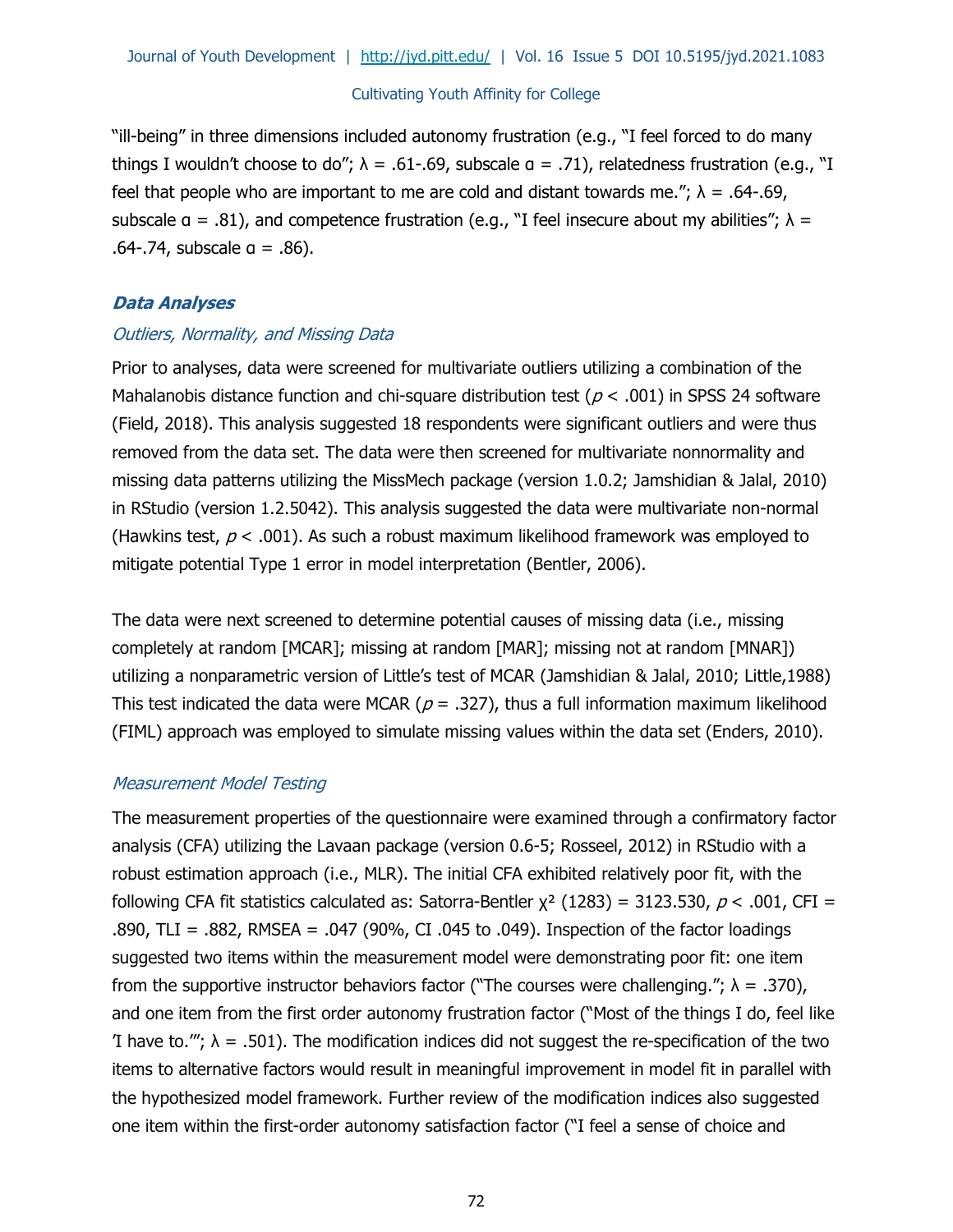freedom in the things I undertake.") was sharing external variance with several additional factors within the model (i.e., supportive camp counselor behaviors; camp structure engagement; college relational expectations) also harming measurement model fit. As such these items were removed from the measurement model. Additional examination of the modification indices suggested five pairs of items were sharing a significant proportion of variance external of their suggested factors. Inspection of the item wordings suggested a high degree of similarity across the item pairs, as such their error terms were covaried. These modifications to the measurement model resulted in acceptable levels of model fit: Satorra-Bentler  $x^2$  (1177) = 2618.632,  $p < .001$ , CFI = .912, TLI = .904, RMSEA = .044 (90%, CI .042 to .046) and factor structure (Table 1).

|                | F1         | F <sub>2</sub> | F <sub>3</sub> | F <sub>4</sub> | F <sub>5</sub> | F <sub>6</sub> | F7          | F <sub>8</sub> | F <sub>9</sub> |
|----------------|------------|----------------|----------------|----------------|----------------|----------------|-------------|----------------|----------------|
|                | <b>SCB</b> | <b>CSE</b>     | <b>SIB</b>     | <b>CBA</b>     | <b>CRE</b>     | <b>CAIS</b>    | <b>CAIT</b> | <b>BPNS</b>    | <b>BPNF</b>    |
| F <sub>1</sub> | .692       |                |                |                |                |                |             |                |                |
| F <sub>2</sub> | $.572***$  | .746           |                |                |                |                |             |                |                |
| F <sub>3</sub> | $.304***$  | $.363***$      | .640           |                |                |                |             |                |                |
| F <sub>4</sub> | $.371***$  | $.381***$      | $.162**$       | .712           |                |                |             |                |                |
| F <sub>5</sub> | $.611***$  | $.532***$      | $.183**$       | $.880***$      | .691           |                |             |                |                |
| F <sub>6</sub> | .079       | $.218***$      | $.138**$       | $.150**$       | $.174***$      | .937           |             |                |                |
| F7             | .064       | $.133**$       | .011           | .038           | $.101*$        | $.112**$       | .915        |                |                |
| F <sub>8</sub> | $.384***$  | $.540***$      | $.437***$      | $.427***$      | $.448***$      | $.194***$      | $.089*$     | .884           |                |
| F <sub>9</sub> | $-.359***$ | $-411***$      | $-.279***$     | $-.262***$     | $-.274***$     | $-144**$       | $-.002$     | $-629***$      | .871           |

#### **Table 1. Between-Factor Correlations**

*Note.* SCB = Supportive Camp Counselor Behaviors; CSE = Camp Structure Engagement; SIB = Supportive Instructor Behaviors;  $CBA = College$  Brand Awareness;  $CRE = College$  Relational Expectations;  $CAS =$ College Academic Interest–Science; CAIT = College Academic Interest–Technology; BPNS = Basic Psychological Needs Satisfaction; BPNF = Basic Psychological Needs- Frustration  $**p* < .05, ***p* < .01, ****p* < .001$ 

## **Results**

A structural equation model (SEM) was developed to assess relations proposed in the study research questions. Paralleling the measurement model fit, the SEM exhibited acceptable model fit: Satorra-Bentler  $χ²$  (1250) = 2665.280,  $p < .001$ , CFI = .920, TLI = .908, RMSEA = .042 (90%, CI .040 to .044). The results are presented below according to each research question.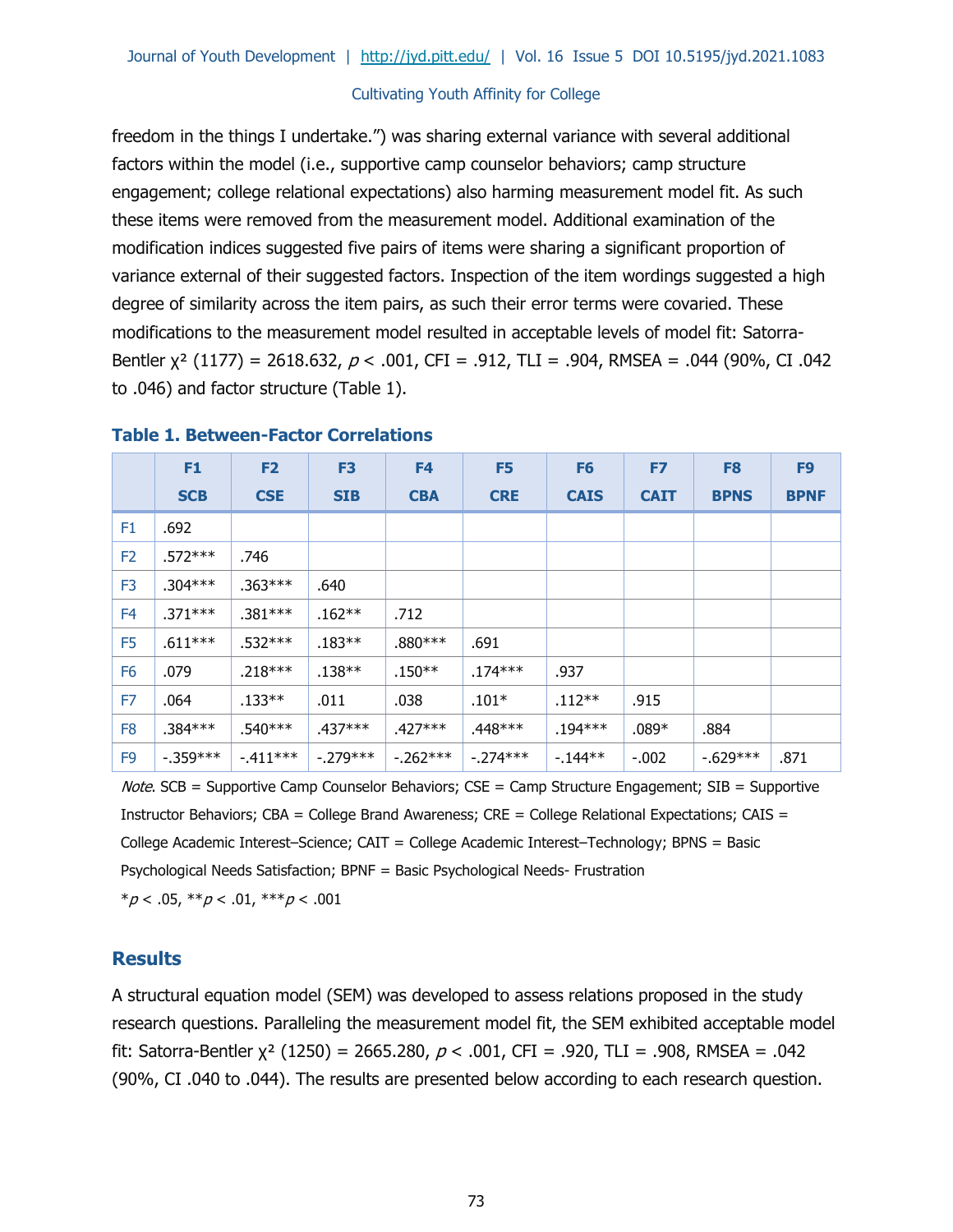# **Research Question #1: What is the relation between affinity for college and program engagement and support within the context of a CUB camp program?**

Supportive camp counselor behaviors significantly predicted college brand awareness ( $\beta = .194$ ,  $SE = .078$ ,  $p = .004$ ) and college relational expectations ( $\beta = .436$ ,  $SE = .100$ ,  $p < .001$ ), but had no predictive effect on college academic interest–technology ( $\beta$  = -.046,  $SE$  = .068,  $p$  = .399) or college academic interest–science (β = -.047,  $SE = .076$ ,  $p = .532$ ). Camp structure engagement had a significant positive direct effect on college brand awareness ( $\beta$  = .264,  $SE$  = .085,  $p < .001$ ), college relational expectations (β = .306, *SE* = .097,  $p < .001$ ), college academic interest–technology (β = .179,  $SE = .074$ ,  $p = .002$ ), and college academic interest– science (β = .172,  $SE$  = .073,  $p$  = .019). Additionally, camp structure engagement had a significant positive direct effect on BPN-Satisfaction ( $\beta = .335$ ,  $SE = .098$ ,  $p < .001$ ). Supportive instructor behaviors had no effect on college brand awareness (β = -.021, *SE* = .062, *p* = .688), college relational expectations (β = -.075, *SE* = .072,  $p$  = .157), college academic interest–technology (β = .073,  $SE$  = .058,  $p$  = .112), and college academic interest–science) (β = -.011,  $SE$  = .057,  $ρ$  = .852), but had a significant positive direct effect on BPN-Satisfaction (β  $= .254, SE = .078, p < .001$ ).

# **Research Question #2: What is the relation between affinity for college and college major selection within the context of a CUB camp program?**

College major selection (MPECS vs. IDK) had a significant negative direct effect on college brand awareness (β = -.228, *SE* = .183,  $p$  < .001), college relational expectations (β = -.151, SE = .25,  $p < .001$ ), college academic interest–science (β = -1.037, SE = .185,  $p < .001$ ), but no effect on college academic interest–technology (β = -.034, *SE* = .208,  $p$  = .368). College major selection (MPECS vs. HBE) had no effect on college brand awareness ( $\beta$  = -.105, *SE* = .144,  $p = .015$ ) or college relational expectations (β = -.039, *SE* = .166,  $p = .359$ ), a significant negative direct effect on college academic interest–technology (β = -.37,  $SE$  = .164,  $p$  =  $<$ .001), and significant positive direct effect on college academic interest–science) (β = .883,  $SE = .136$ ,  $p < .001$ ). Finally, college major selection (MPECS vs. HBMS) had no effect on college brand awareness (β = -.023,  $SE = .103$   $p = .592$ ), or college relational expectations (β = -.011,  $SE$  = .128,  $p$  = .811), and a significant positive direct effect on college academic interest–technology (β = .324, *SE* = .087,  $p$  < .001) and college academic interest–science (β = .985,  $SE = .101$ ,  $p < .001$ ).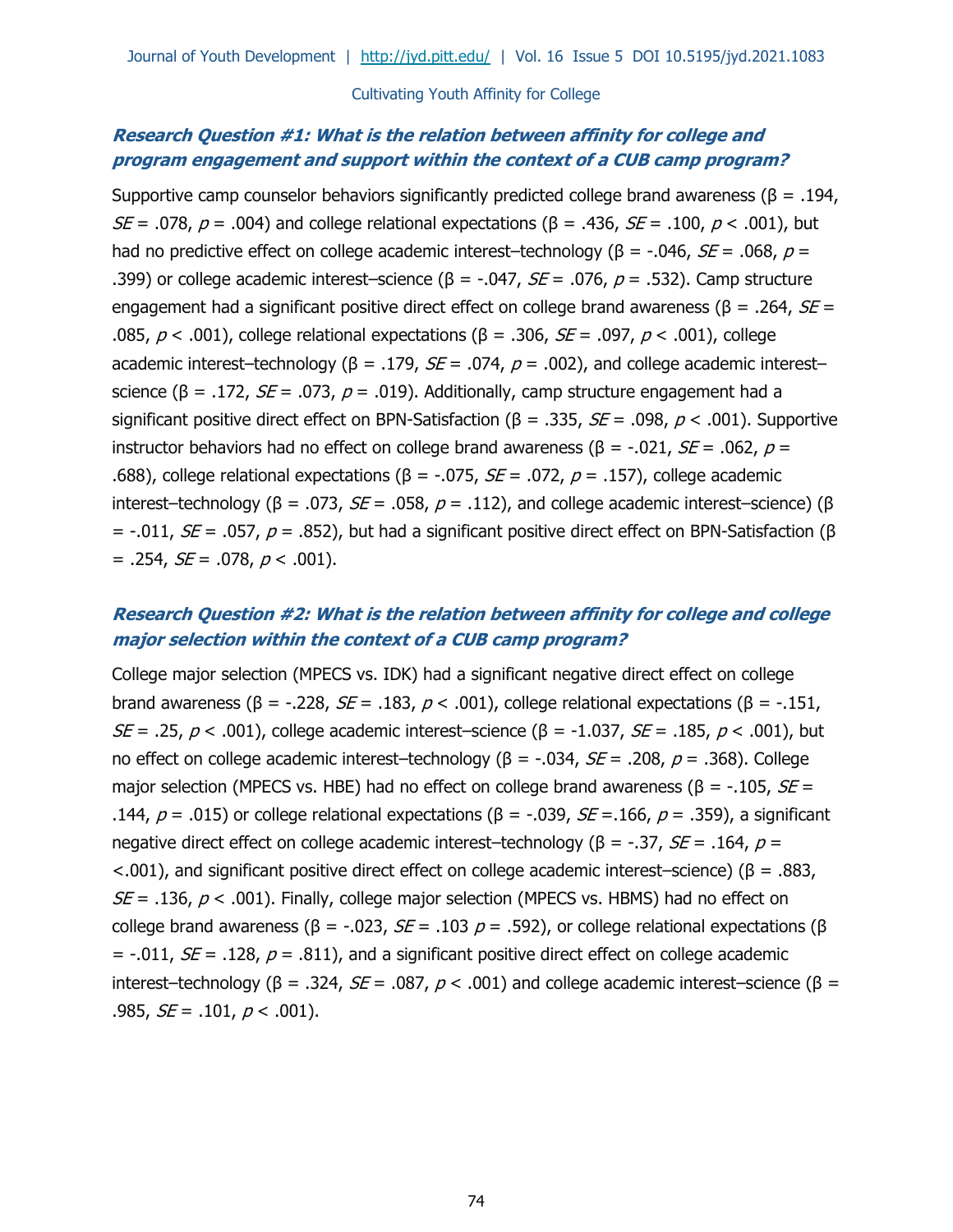# **Research Question #3: What is the relation between youth age, affinity for college, and social-emotional learning within the context of a CUB camp program?**

Youth age had a significant positive direct effect on college brand awareness ( $\beta$  = .165, *SE* = .036, p < .001), but no effect on college relational expectations ( $\beta = .114$ ,  $SE = .04$ ,  $p = .003$ ), college academic interest–science ( $β = .023$ ,  $SE = .032$ ,  $p = .473$ ), and college academic interest–technology (β = .031,  $SE$  = .033,  $p$  = .364). In addition, youth age had no effect on BPN-satisfaction (β = .01, *SE* = .040,  $p = .815$ ) or BPN-frustration (β = -.107, *SE* = .037,  $p =$ .012).

# **Research Question #4: What is the relation between affinity for college and social– emotional learning within the context of a CUB camp program?**

College brand awareness did not significantly predict either BPN-satisfaction ( $\beta$  = .386,  $SE$  = .276,  $p = .539$ ) or BPN-frustration (β = -.385,  $SE = .263$ ,  $p = .148$ ). Similarly, college relational expectations had no effect on BPN Satisfaction (β = -.191,  $SE$  = .288,  $p$  = .539) or BPN Frustration (β = -.107, *SE* = .037, *p* = .012).

## **Discussion**

## **Affinity for College**

This study explored the influence of participation in a common summertime youth development program—college and university-based (CUB) summer camps—on youth perceptions of the college or university hosting the camp and outcomes associated with program participation. Possible relations between affinity for college, college major selection, program engagement and support, and SEL outcomes (i.e., basic psychological needs) stemming from youth involvement in a CUB camp were examined.

This study first validated through CFA the 'affinity for college' construct within a large sample of CUB camp youth, extending the work of Garst et al. (2019). The four-factor model was comprised of college brand awareness, college relational expectations, college academic interest–science, and college academic interest–technology. Although this study was one of the first examinations of affinity for college within a CUB camp, the findings support Walsh et al. (2017) who suggested that a youth camp experience can build brand loyalty, in this case enhancing youth attraction toward the college or university hosting the CUB camp. Further, this study's findings suggest that program-level features such as developing peer relationships and engagement with current college students enhanced the likelihood participants would engage with the universities hosting the CUB camp in the future.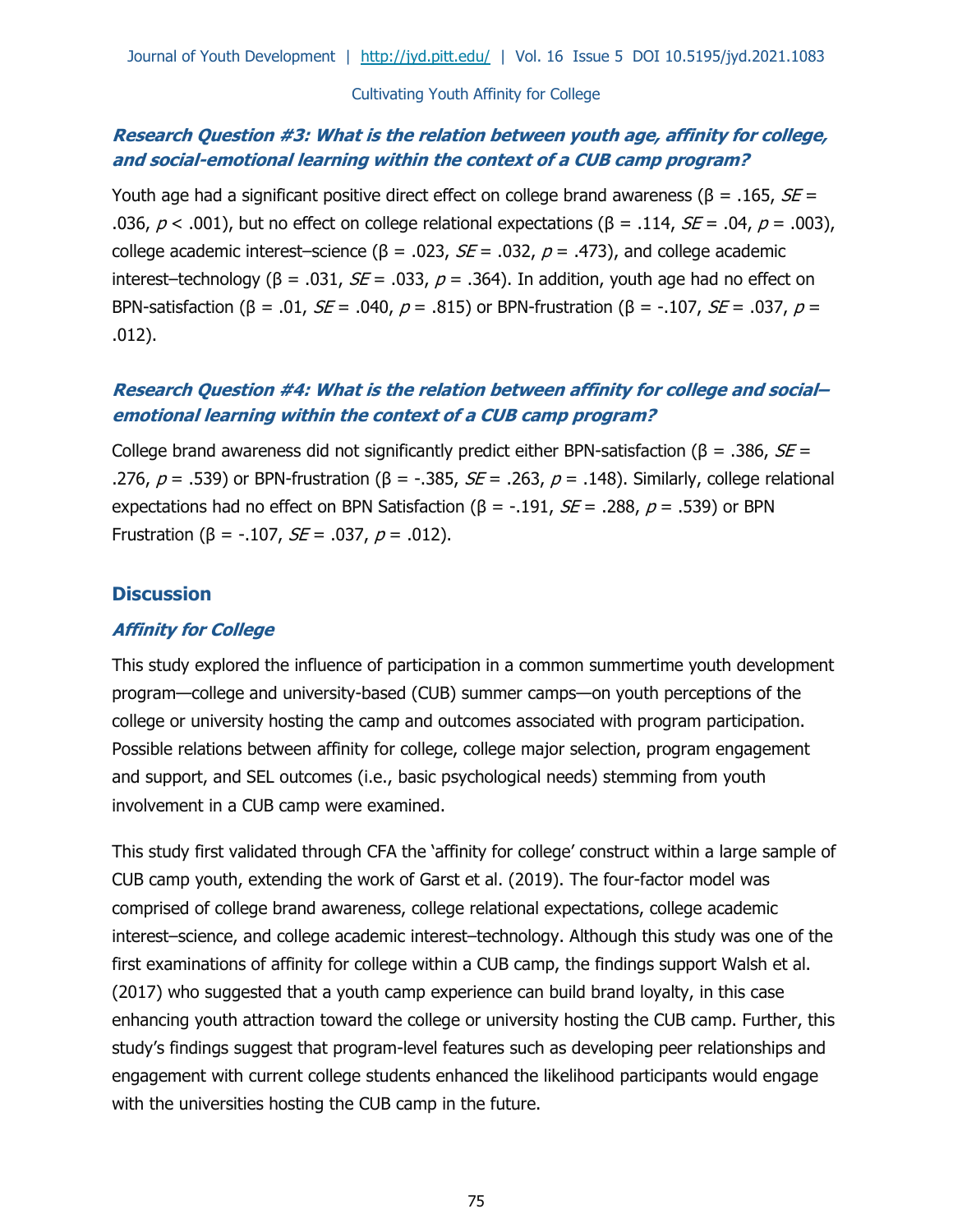However, the differing effects of college major selection in the SEM results suggest additional unique variance and/or interpretation of the items by youth with differing majors. The college academic interest–science and college academic interest–technology factors of affinity for college were oriented only towards science or technology; given the near ubiquity of how STEM is conceptualized as a universal construct (Ganley et al., 2018) rather than science and/or technology and/or engineering and/or math, future investigations should explore academic interests to include majors beyond those traditionally associated with STEM career paths (Wang & Degol, 2017; Wegemer & Eccles, 2019).

## **Social–Emotional Outcomes**

The study findings supported the relation between affinity for college and increases in the SEL outcomes of BPN (i.e., autonomy, relatedness, and competence), effects that were positively correlated but non-significant. This positive correlation between CUB camp participation and SEL outcomes supports Fields' (2009) and Gee's (2018) discussion of the role of affinity spaces (e.g., CUB camps) in fostering positive youth outcomes, and further validates research suggesting camp experiences may enhance BPN (Gagnon et al., 2019; Hill et al., 2015). While this study supports research suggesting BPN-type outcomes may result from CUB camp participation (Bourdeau et al., 2014; Fields, 2009), the non-significant SEL findings may point to the salience of other (non-SEL) outcomes. For example, it may be that CUB camp participation is more impactful on academic or subject-matter knowledge outcomes (Fields, 2009) as well as career choice (Bhattacharyya et al., 2011) rather than SEL outcomes.

#### **Engagement and Support**

This study expands upon Fields's (2009) findings that CUB camps are affinity spaces by providing evidence that specific program elements (e.g., supportive camp counselor behaviors, supportive instructor behaviors, and camp structure engagements) contribute to youth perceptions of attachment toward the college that hosts the CUB camp. This finding supports how positive relationships are formed between youth, counselors, and instructors within the context of CUB camps, and aligns with broader camp research identifying relationship building as a critical dimension of the camp experience (Gillard et al., 2009; Wilson & Sibthorp, 2018) that may increase youth attachment to camp as an impactful place/affinity space (Dahl, 2009). Additionally, the negative correlation between camp structure engagement and BPNF is consistent with previous studies indicating that positive outcomes result when youth are properly engaged and supported (Gasiewski et al., 2012; León et al., 2015), and likewise that negative outcomes would result when youth are not properly engaged and supported. This finding provides the first such evidence of this correlation within the context of CUB camps.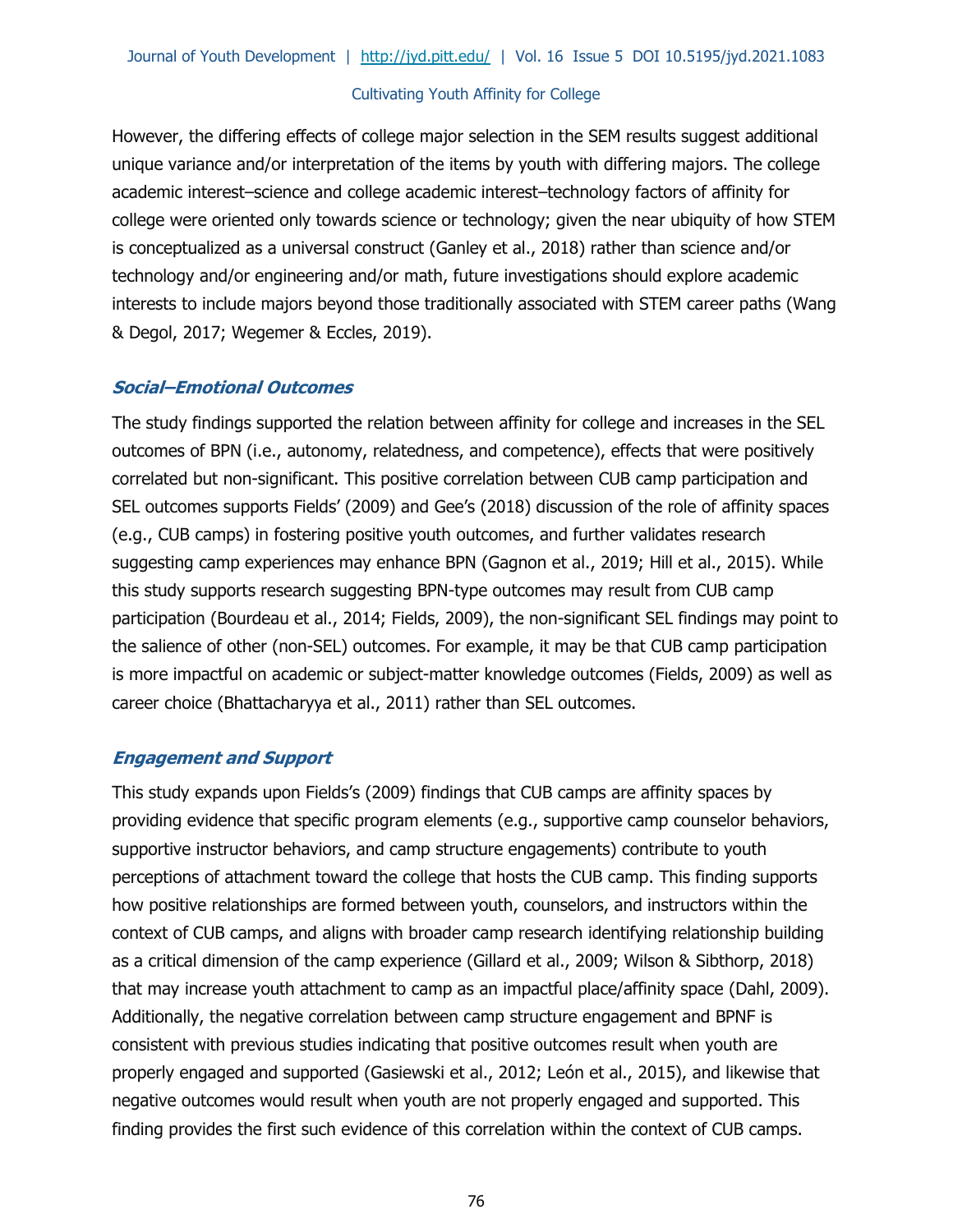## **College Major**

A CUB camp participant's lack of college major negatively predicted their affinity for college. In other words, youth who had not identified a college major were less likely to perceive affinity for college. This finding supports Porter and Umbach's (2006) perspective of college major uncertainty and the lack of future preparedness accompanying a sense of uncertainty toward college. Not having a plan for college, such as an identified college major, may reduce youth future college beliefs including their attraction to or affinity for college. In contrast, encouraging youth to develop a plan for college, starting with identifying a college major, may influence emergence of affinity for colleges and universities offering that major among youth participating in a CUB camp experiences. Youth development program providers are well positioned to engage youth in programs and experiences that influence their future decisions college and career decision (Bhattacharyya et al., 2011; Habig et al., 2020; Whittington & Garst, 2018).

## **Youth Characteristics**

As predicted, youth age negatively predicted some affinity for college factors (i.e., college relational expectations, college academic interest–science, and college academic interest– technology). In other words, younger youth participating in the CUB camp were more likely to indicate affinity for college in these areas than older youth participating in the CUB camp. This negative relation supports prior studies suggesting that as youth age increases, perceptions of a program may decline as the program becomes less challenging, varied, or novel (Gagnon & Sandoval, 2020; Washburn et al., 2011). However, the significant positive direct effect of youth age on the college brand awareness factor suggests that this dimension of affinity for college may be enhanced as youth get older, possibly reflecting ongoing exposure to the college brand or increased interest in the brand as youth get closer in age to making a college decision. It is notable that youth age had no effect on SEL outcomes (i.e., autonomy, relatedness, and competence), which is contrary to previous research (Washburn et al., 2011).

# **Implications for Research and Practice**

Findings from this study are important for both research and practice. First, this study provides methodological confirmation that affinity for college can be measured within the context of CUB camps using a multi-factor model, offering another way that such camp experiences may be evaluated. Specifically, the possible relation between affinity for college and other dimensions of the CUB camp experience (e.g., customer satisfaction, retention over time) can now be explored using the measure validated in this study. Future research could explore, for example, how youth program participation in OST programs such as CUB camps may influence not only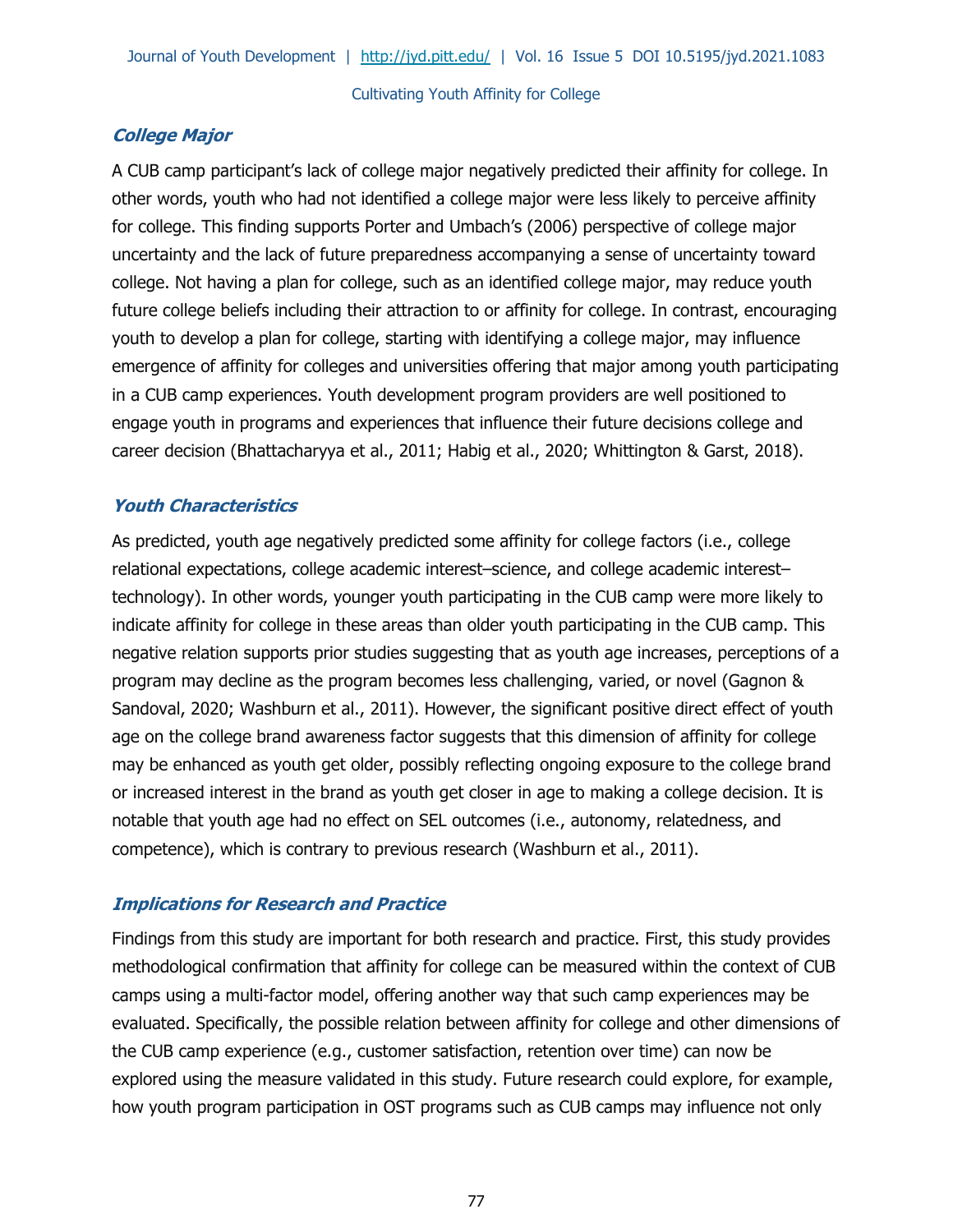how participants develop an affinity for an organizational brand, but also how their friends and family may come to perceive the brand through socialization and internalization processes (Richelieu & Pons, 2011). Such research suggests a way friends and family might develop a stronger attachment to a CUB camp (and to the college or university hosting the camp) because a family member was participating in the program. Further, as research suggests a relation between college major interest and future aspirations (Nauta & Epperson, 2003), future research could examine whether affinity for college moderates (i.e., strengthens) the relation between college major interest expressed during a CUB camp experience and future career and college aspirations. Research suggesting such a relation would indicate empirically how CUB camp participation may influence career choice as suggested by Bhattacharyya et al. (2011).

Second, practitioners can use the study results to better articulate in their program marketing materials how their CUB camp programs might impact adolescent decision making related to college, as well as how CUB camps are affinity spaces that maximize the dimensions of college brand awareness and college relational expectations. Further, the study findings suggest that when CUB camps recruit youth into their program with the goal of cultivating future undergraduate students, they should focus on youth who have a specific interest area targeted for college

Third, CUB camp practitioners interested in determining how their targeted outcomes may be influenced by affinity for college can use the results of this study (specifically, the relation between affinity for college, SEL outcomes, and engagement and structure) as a starting point in mapping intentional outcomes to CUB camp program components. Such mapping can inform logic models to guide CUB camp program quality and effectiveness.

Fourth, the study findings support practitioner efforts to emphasize relationship building between CUB camp participants and current college students, as such engagement may increase youth future interest in the college or university hosting the program. Youth development practitioners can play an important role in helping youth see higher education as a potential future path, but as Oliveri et al. (2018) suggest, "high school and college are two separate worlds, with different origins and purposes" (p. 45). Encouraging youth to see a college or university experience as part of their future requires program providers to bridge this divide. Intentional programming to provide youth with meaningful opportunities to learn about the college and university experience directly from current college students—including academics and extra-curricular and social activities—may have both short-term (e.g., program engagement during middle or high school years) and long-term (e.g., college or university enrollment) benefits.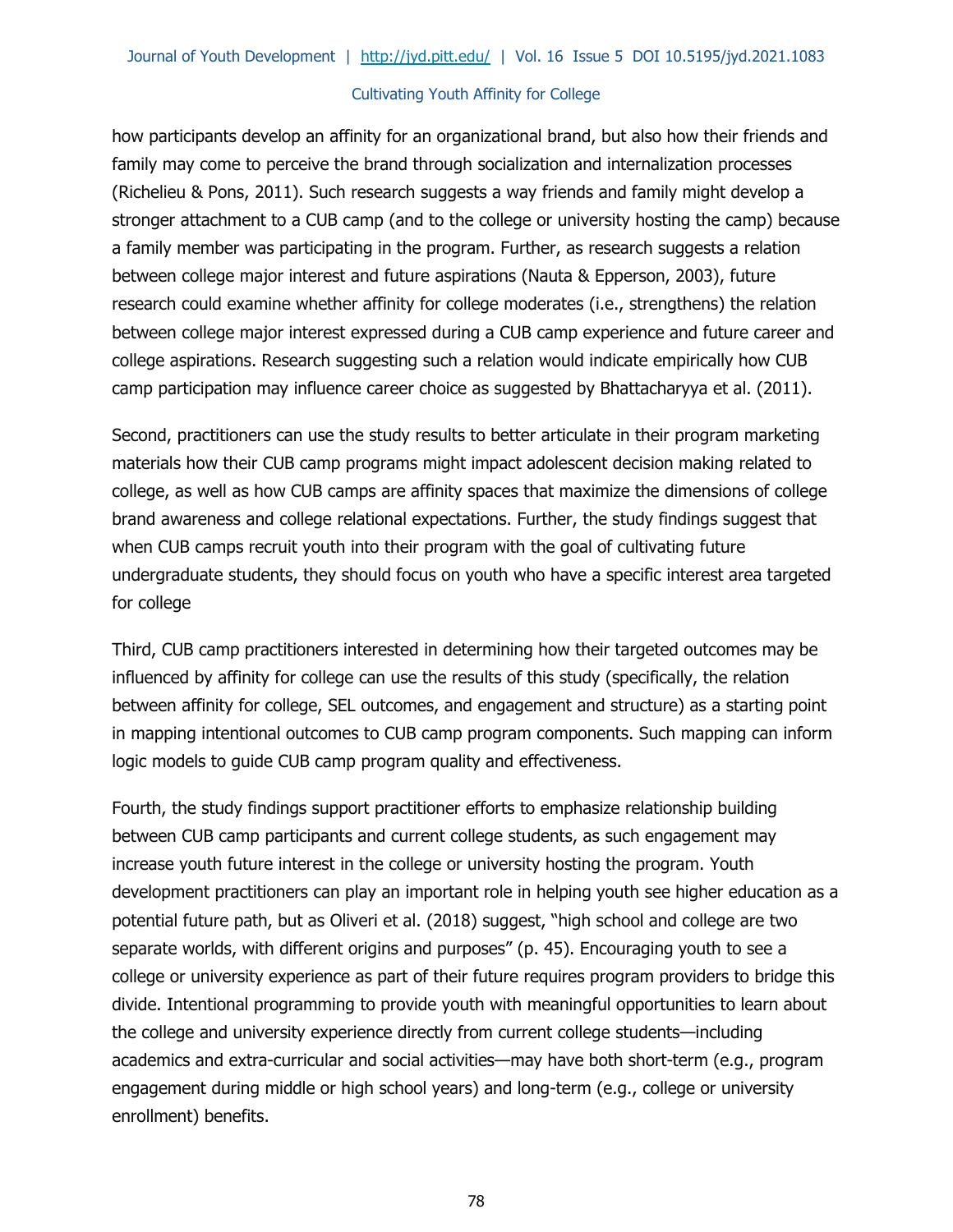Fifth, this study adds to the body of knowledge related to how CUB camps may influence outcomes. Given that affinity for college and BPN were positively correlated but non-significant, replication of the current study with other youth populations may affirm or disprove relation between affinity for college and BPN within the context of CUB camps. Given the findings of this study, future replication may indicate that CUB camps are more impactful on non-SEL outcomes. CUB camp practitioners may consider what programmatic approaches may be effective for enhancing (BPN-related) SEL outcomes, if enhancing such outcomes is a program goal. In addition, examining affinity for college in youth populations representing underserved or low-resourced communities may be helpful for informing how youth development programs such as CUB camps may be influential in building youth affinity for college within those populations. Such an application of a diversity, equity, and inclusion (DEI) lens to the affinity for college construct may broaden the usefulness of the construct for the youth development field.

## **Limitations and Future Directions**

Several limitations are acknowledged. First, this study utilized a cross-sectional design in which data were collected from CUB camp participants only at the end of the camp session. Although this approach is common among studies of youth camp experiences (Schmalz et al., 2011; Wilson & Sibthorp, 2018), it limits pre-post comparisons of the study variables. Longitudinal designs in future studies of affinity for college would allow for a more thorough understanding of the durability of changes in perceptions of affinity for college resulting from CUB camp experiences. As suggested by Oberecker et al. (2008), affinity is "enduring but not irrevocable" (p. 43). If a CUB camp participant or their parent has a negative experience at the CUB camp or the institution hosting the camp, then perceptions of affinity may decline. A longitudinal design would allow for an examination of the relation between affinity for college and college retention (Kirk & Day, 2011), which may be of particularly interest to colleges and universities seeking to turn summer CUB camp participants into full-time, tuition-paying undergraduates. Second, correlates that were not measured may have accounted for lack of effects. For example, there may be a relation between affinity for college and self-identity (Riedinger, 2015) or between affinity for college and academic knowledge and skills (Fields, 2009). Other relations of interest in future studies of CUB camp participants could include the possible relation between affinity for college and academic readiness (Wilson & Sibthorp, 2018).

## **Conclusions**

Given the challenges facing educators and students within higher education due to the COVID-19 crisis, including enrollment declines (Bulman & Fairlie, 2021; Kwakye et al., 2021) and unexpected and unplanned transitions to virtual instruction (Camilleri, 2021; Murphy et al.,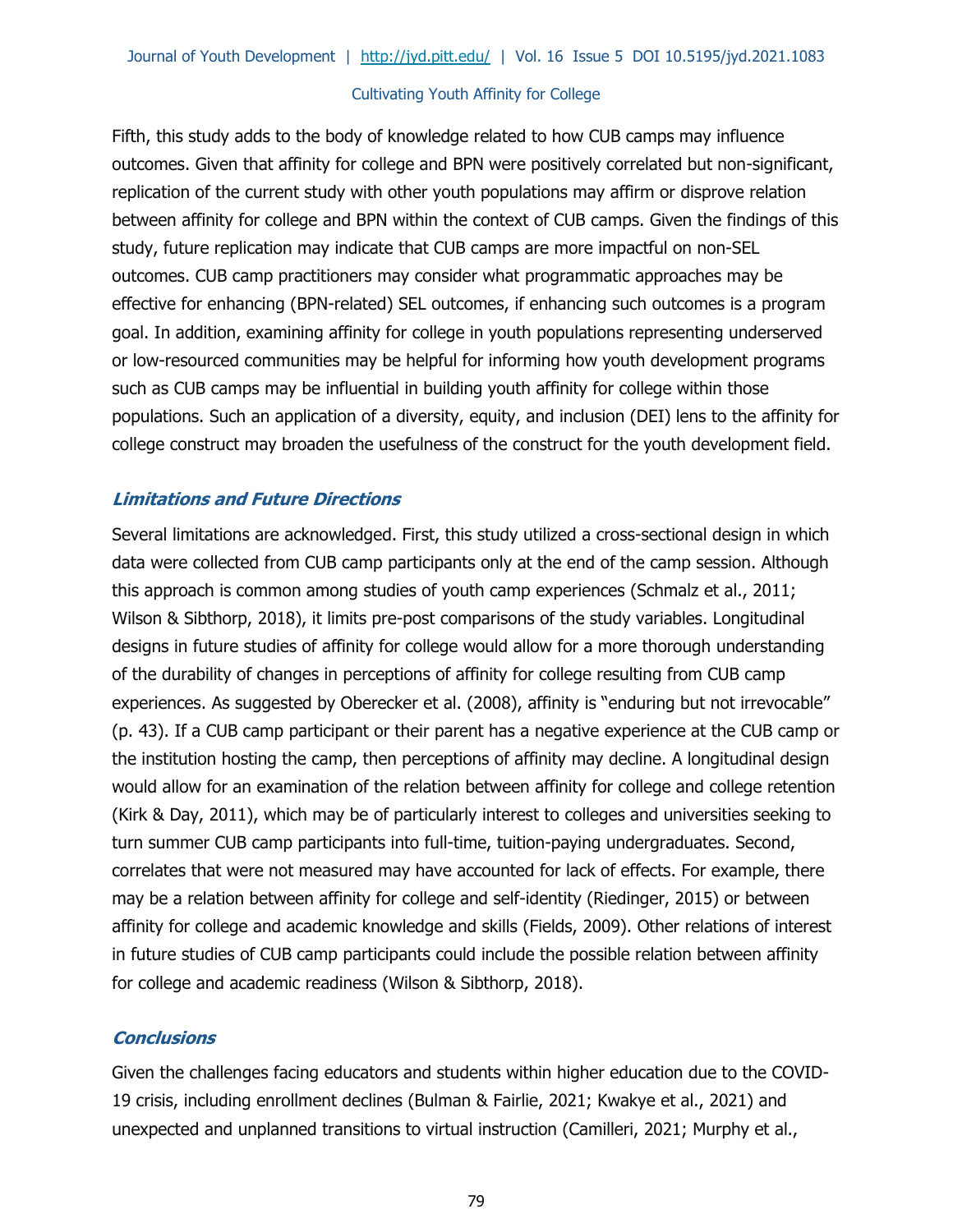2020), a deeper understanding of factors and programs that promote future youth engagement with a college or university has become more critical. Colleges and universities need strategies to engage middle and high school-aged youth that encourage them to see higher education as a part of their future, particularly within the context of COVID-19 in which youth may feel uncertain about their academic path following high school. This study introduces affinity for college as a meaningful construct for understanding CUB camp experiences and provides evidence for variables influencing affinity for college. By establishing relations between affinity for college, program engagement and support, and SEL outcomes, this study provides a compelling foundation for future research into affinity for college as well as a new lens for evaluating CUB camps and similar OST experiences hosted on college and university campuses.

#### **References**

- American Camp Association. (2018). *[Camps on campus.](https://www.acacamps.org/resource-library/professional-development/camps-campus)* (https://www.acacamps.org/resourcelibrary/professional-development/camps-campus)
- Aspara, J., Olkkonen, R., Tikkanen, H., Moisander, J., & Parvinen, P. (2008). [A theory of affective self](https://www.amsweb.org/page/OriginalAMSR/articles/aspara03-2008.pdf)[affinity: Definitions and application to a company and its business.](https://www.amsweb.org/page/OriginalAMSR/articles/aspara03-2008.pdf) Academy of Marketing Science Review, 12(3). (https://www.amsweb.org/page/OriginalAMSR/articles/aspara03-2008.pdf)
- Bandalos, D. L. (2018). Measurement theory and applications for the social sciences. Guilford.
- Bentler, P. M. (2006). EQS 6 Structural Equations Program Manual. Multivariate Software, Inc.
- Berkel, C., Mauricio, A. M., Schoenfelder, E., & Sandler, I. N. (2011). Putting the pieces together: An [integrated model of program implementation.](https://doi.org/10.1007/s11121-010-0186-1) Prevention Science, 12(1), 23-33. (https://doi.org/10.1007/s11121-010-0186-1)
- Bhattacharyya, S., Mead, T. P., & Nathaniel, R. (2011). The influence of science summer camp on African-American high school students' career choices. School Science and Mathematics, 111(7), 345-353. (https://doi.org/10.1111/j.1949-8594.2011.00097.x)
- Bourdeau, V. D., Galloway, R., Arnold, M., & Nott, B. D. (2014). Impact of a middle school 4-H science camp on college aspirations of alumni. Journal of Extension, 52(1), 1-8.
- Bulman, G., & Fairlie, R. W. (2021). The impact of COVID-19 on community college enrollment and student success: Evidence from California administrative data (No. w28715). National Bureau of Economic Research.
- Camilleri, M. A. (2021). Evaluating service quality and performance of higher education institutions: A [systematic review and a post-COVID-19 outlook.](https://doi.org/10.1108/IJQSS-03-2020-0034) International Journal of Quality and Service Sciences, 13(2), 268-281. (https://doi.org/10.1108/IJQSS-03-2020-0034)
- Chen, B., Vansteenkiste, M., Beyers, W., Boone, L., Deci, E. L., Van der Kaap-Deeder, J., Duriez, B., Lens, W., Matos, L., Mouratidis, A., Ryan, R., Sheldon, K. M., Soenens, B., Van Petegem, S., &Verstuyf,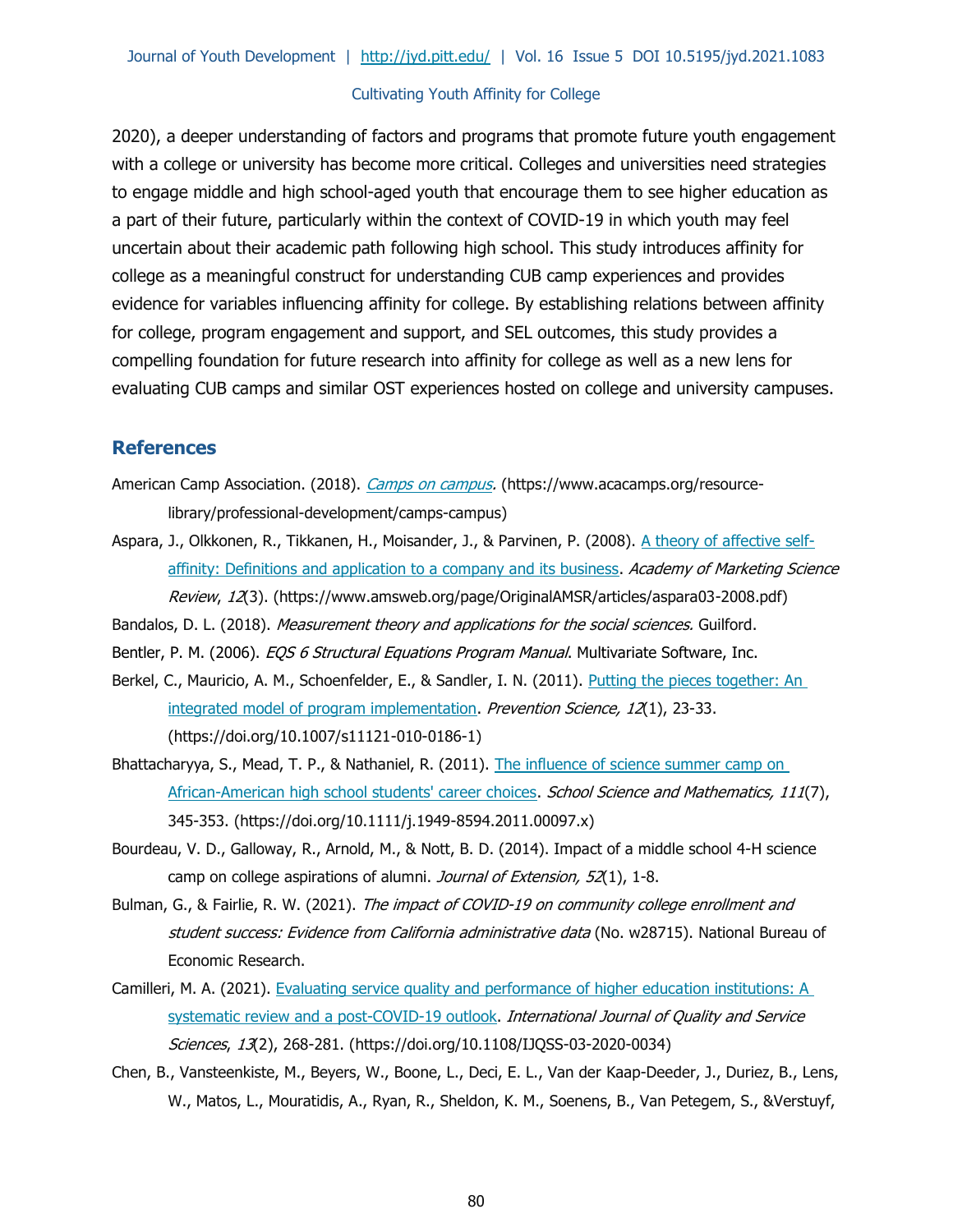J. (2015). Basic psychological need satisfaction, need frustration, and need strength across four [cultures.](https://doi.org/10.1007/s11031-014-9450-1) Motivation and Emotion, 39(2), 216-236. (https://doi.org/10.1007/s11031-014-9450-1)

- Dahl, T. I. (2009). The importance of place for learning about peace: Residential summer camps as transformative thinking spaces. Journal of Peace Education, 6(2), 225-245.
- Eccles, J. S., Vida, M. N., & Barber, B. (2004). The relation of early adolescents' college plans and both academic ability and task-value beliefs to subsequent college enrollment. The Journal of Early Adolescence, 24(1), 63-77.
- Enders, C. K. (2010). Applied missing data analysis. The Guilford Press
- Field, A. (2018). Discovering statistics using IBM SPSS statistics (5<sup>th</sup> ed.). Sage.
- Fields, D. A. (2009). What do students gain from a week at science camp? Youth perceptions and the design of an immersive, research-oriented astronomy camp. International Journal of Science Education, 31(2), 151-171. (https://doi.org/10.1080/09500690701648291)
- Fouad, N. A., Smith, P. L., & Enochs, L. (1997). [Reliability and validity evidence for the middle school self](https://doi.org/10.1080/07481756.1997.12068914)[efficacy scale.](https://doi.org/10.1080/07481756.1997.12068914) Measurement and Evaluation in Counseling and Development,  $30(1)$ , 17-23. (https://doi.org/10.1080/07481756.1997.12068914)
- Gagnon, R. J., & Sandoval, A. (2020). [Pre-college STEM camps as developmental context: Mediational](https://doi.org/10.1016/j.childyouth.2019.104584) [relations between gender, career decidedness, socioemotional development, and engagement.](https://doi.org/10.1016/j.childyouth.2019.104584) Children and Youth Services Review, 108. (https://doi.org/10.1016/j.childyouth.2019.104584)
- Gagnon, R. J., Garst, B. A., & Townsend, J. A. (2019). Tough decisions in medical specialty camps: [Relationships between camp dosage, outcomes, and camper attendance.](https://doi.org/10.1016/j.socscimed.2018.12.014) Social Science & Medicine, 221, 49-57. (https://doi.org/10.1016/j.socscimed.2018.12.014)
- Ganley, C. M., George, C. E., Cimpian, J. R., & Makowski, M. B. (2018). Gender equity in college majors: [Looking beyond the STEM/non-STEM dichotomy for answers regarding female participation.](https://doi.org/10.3102/0002831217740221) American Educational Research Journal, 55(3), 453-487. (https://doi.org/10.3102/0002831217740221)
- Garst, B., Gagnon, R., Woodward, J., & Bowen, M. (2019). Building organizational affinity: The [relationship between affinity for college and youth outcomes within the context of university](https://www.acacamps.org/sites/default/files/resource_library/2019-National-Research-Forum-Book-Abstracts.pdf)[based summer camps.](https://www.acacamps.org/sites/default/files/resource_library/2019-National-Research-Forum-Book-Abstracts.pdf) 2019 American Camp Association Research Forum Abstracts (pp. 41-43). (https://www.acacamps.org/sites/default/files/resource\_library/2019-National-Research-Forum-Book-Abstracts.pdf)
- Gasiewski, J. A., Eagan, M. K., Garcia, G. A., Hurtado, S., & Chang, M. J. (2012). From gatekeeping to [engagement: A multicontextual, mixed method study of student academic engagement in](https://doi.org/10.1007/s11162-011-9247-y)  [introductory STEM courses.](https://doi.org/10.1007/s11162-011-9247-y) Research in Higher Education, 53(2), 229-261. (https://doi.org/10.1007/s11162-011-9247-y)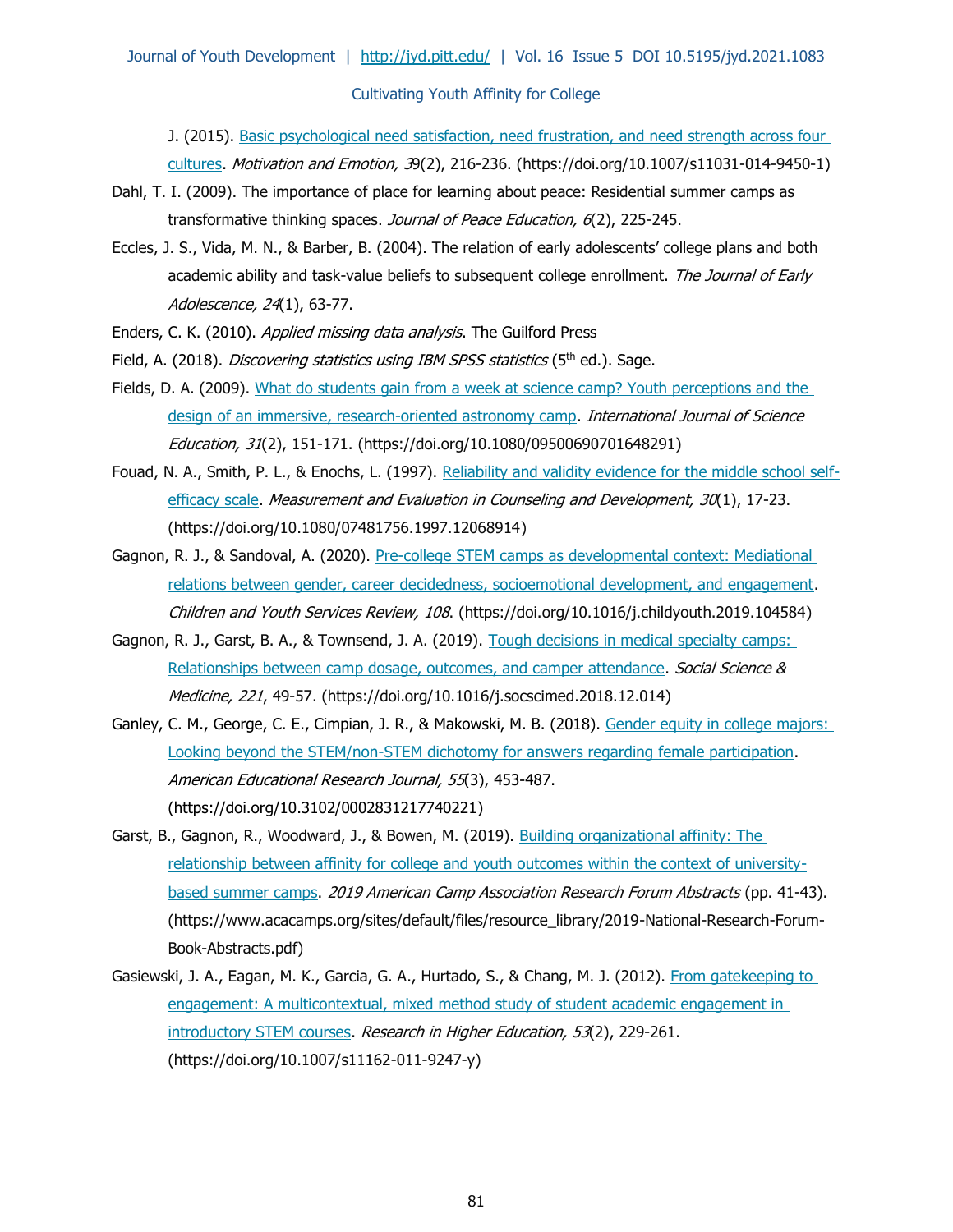- Geckova, A. M., Tavel, P., van Dijk, J. P., Abel, T., & Reijneveld, S. A. (2010). [Factors associated with](https://doi.org/10.1186/1471-2458-10-154)  educational aspirations among adolescents: [cues to counteract socioeconomic differences?](https://doi.org/10.1186/1471-2458-10-154) **BMC** Public Health, 10(154). (https://doi.org/10.1186/1471-2458-10-154)
- Gee, J. P. (2018). [Affinity spaces: How young people live and learn on line and out of school.](https://doi.org/10.1177/0031721718762416) Phi Delta Kappan, 99(6), 8-13. (https://doi.org/10.1177/0031721718762416)
- Gibbons, M., & Borders, L. (2010). A measure of college-going self-efficacy for middle school students. Professional School Counseling, 13(4), 234-243.
- Gillard, A., Watt, C. E., & Witt, P. A. (2009). Camp supports for motivation and interest: A mixed-methods study. Journal of Park and Recreation Administration, 27(2), 74-96.
- Habig, B., Gupta, P., Levine, B., & Adams, J. (2020). An informal science education program's impact on [STEM major and STEM career outcomes.](https://doi.org/10.1007/s11165-018-9722-y) Research in Science Education, 50(3), 1051-1074. (https://doi.org/10.1007/s11165-018-9722-y)
- Hay, K.E., & Barab, S.A. (2001). Constructivism in practice: A comparison and contrast of apprenticeship [and constructionist learning environments.](https://doi.org/10.1207/S15327809JLS1003_3) The Journal of the Learning Sciences, 10(3), 281-322. (https://doi.org/10.1207/S15327809JLS1003\_3)
- Hill, E., Gagnon, R., Ramsing, R., Goff, J., Kennedy, B., & Hooker, T. (2015). Measuring the impact of a medical specialty camp. Therapeutic Recreation Journal, 49(4), 310-325.
- Jamshidian, M., & Jalal, S. (2010). Tests of homoscedasticity, normality, and missing completely at [random for incomplete multivariate data.](https://doi.org/10.1007/s11336-010-9175-3) Psychometrika, 75(4), 649-674. (https://doi.org/10.1007/s11336-010-9175-3)
- Kirk, R., & Day, A. (2011). Increasing college access for youth aging out of foster care: Evaluation of a [summer camp program for foster youth transitioning from high school to college.](https://doi.org/10.1016/j.childyouth.2011.02.018) Children and Youth Services Review, 33(7), 1173-1180. (https://doi.org/10.1016/j.childyouth.2011.02.018)
- Kwakye, I., Kibort-Crocker, E., Lundgren, M., & Pasion, S. (2021). *Fall enrollment report: Exploring the* [impact of COVID-19 on postsecondary enrollment in Washington.](https://wsac.wa.gov/sites/default/files/2021-01-12-Fall-Enrollment-Report.pdf) Washington Student Achievement Council. (https://wsac.wa.gov/sites/default/files/2021-01-12-Fall-Enrollment-Report.pdf)
- León, J., Núñez, J. L., & Liew, J. (2015). Self-determination and STEM education: Effects of autonomy, [motivation, and self-regulated learning on high school math achievement.](https://doi.org/10.1016/j.lindif.2015.08.017) Learning and Individual Differences, 43, 156-163. (https://doi.org/10.1016/j.lindif.2015.08.017)
- Lerner, R. M. (2018). Concepts and theories of human development. Routledge.
- Little, R. J. A. (1988). [A test of missing completely at random for multivariate data with missing values.](https://doi.org/10.1080/01621459.1988.10478722) Journal of The American Statistical Association, 83(404), 1198–1202. (https://doi.org/10.1080/01621459.1988.10478722)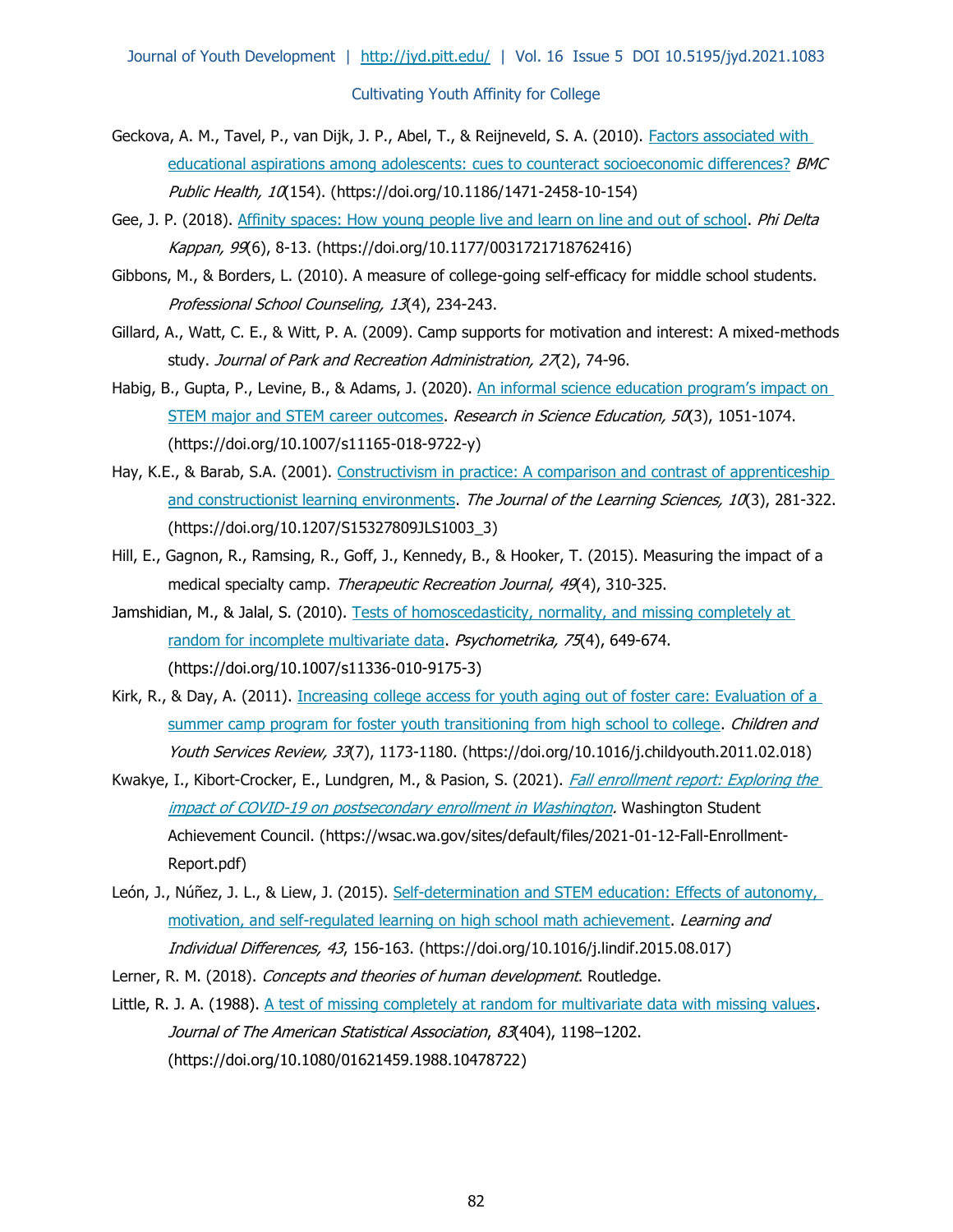- Murphy, L., Eduljee, N. B., & Croteau, K. (2020). College student transition to synchronous virtual classes [during the COVID-19 pandemic in Northeastern United States.](https://doi.org/10.29333/pr/8485) Pedagogical Research, 5(4), em0078. (https://doi.org/10.29333/pr/8485)
- National Academies of Sciences, Engineering, and Medicine. (2019). Shaping summertime experiences: [Opportunities to promote healthy development and well-being for children and youth.](https://doi.org/10.17226/25546) The National Academies Press. (https://doi.org/10.17226/25546)
- Nauta, M. M., & Epperson, D. L. (2003). [A longitudinal examination of the social-cognitive model applied](https://psycnet.apa.org/doi/10.1037/0022-0167.50.4.448)  [to high school girls' choices of nontraditional college majors and aspirations.](https://psycnet.apa.org/doi/10.1037/0022-0167.50.4.448) Journal of Counseling Psychology, 50(4), 448. (https://psycnet.apa.org/doi/10.1037/0022-0167.50.4.448)
- Oberecker, E. M., Riefler, P., & Diamantopoulos, A. (2008). [The consumer affinity construct:](https://doi.org/10.1509/jimk.16.3.23)  [Conceptualization, qualitative investigation, and research agenda.](https://doi.org/10.1509/jimk.16.3.23) Journal of International Marketing, 16(3), 23-56. (https://doi.org/10.1509/jimk.16.3.23)
- Oliveri, C., Funke, K., Clark, J., & Seifert, T. A. (2018). [Blueprints for student success: High](https://doi.org/10.24926/jcotr.v25i1.2916) school [students' questions about the transition to college.](https://doi.org/10.24926/jcotr.v25i1.2916) Journal of College Orientation, Transition, and Retention, 25(1), 43-59. (https://doi.org/10.24926/jcotr.v25i1.2916)
- Phelps, E., Zimmerman, S., Warren, A. E. A., Jeličić, H., von Eye, A., & Lerner, R. M. (2009). The structure and developmental course of positive youth development (PYD) in early adolescence: [Implications for theory and practice.](https://doi.org/10.1016/j.appdev.2009.06.003) Journal of Applied Developmental Psychology, 30(5), 571-584. (https://doi.org/10.1016/j.appdev.2009.06.003)
- Porter, S. R., & Umbach, P. D. (2006). [College major choice: An analysis of person](https://doi.org/10.1007/s11162-005-9002-3)–environment fit. Research in Higher Education, 47(4), 429-449. (https://doi.org/10.1007/s11162-005-9002-3)
- Richelieu, A., & Pons, F. (2011). How strong is my sports brand? The case of the Montréal Canadiens Hockey Club. Journal of Sponsorship, 4(4), 353-366.
- Riedinger, K. (2015). [Identity development of youth during participation at an informal science education](https://doi.org/10.12973/ijese.2015.254a)  [camp.](https://doi.org/10.12973/ijese.2015.254a) International Journal of Environmental and Science Education, 10(3), 453-475. (https://doi.org/10.12973/ijese.2015.254a)
- Rosseel, Y. (2012). [Lavaan: An R package for structural equation modeling.](https://doi.org/10.18637/jss.v048.i02) Journal of Statistical Software, 48(2). (https://doi.org/10.18637/jss.v048.i02)
- Saeki, E., & Quirk, M. (2015). Getting students engaged might not be enough: The importance of [psychological needs satisfaction on social-emotional and behavioral functioning among early](https://doi.org/10.1007/s11218-014-9283-5)  [adolescents.](https://doi.org/10.1007/s11218-014-9283-5) Social Psychology of Education, 18(2), 355-371. (https://doi.org/10.1007/s11218-014-9283-5)
- Schmalz, D. L., Kerstetter, D. L., & Kleiber, D. A. (2011). An evaluation of developmental outcomes at a free-choice oriented girls summer camp. Journal of Outdoor Recreation, Education, and Leadership, 3(1), 53-69.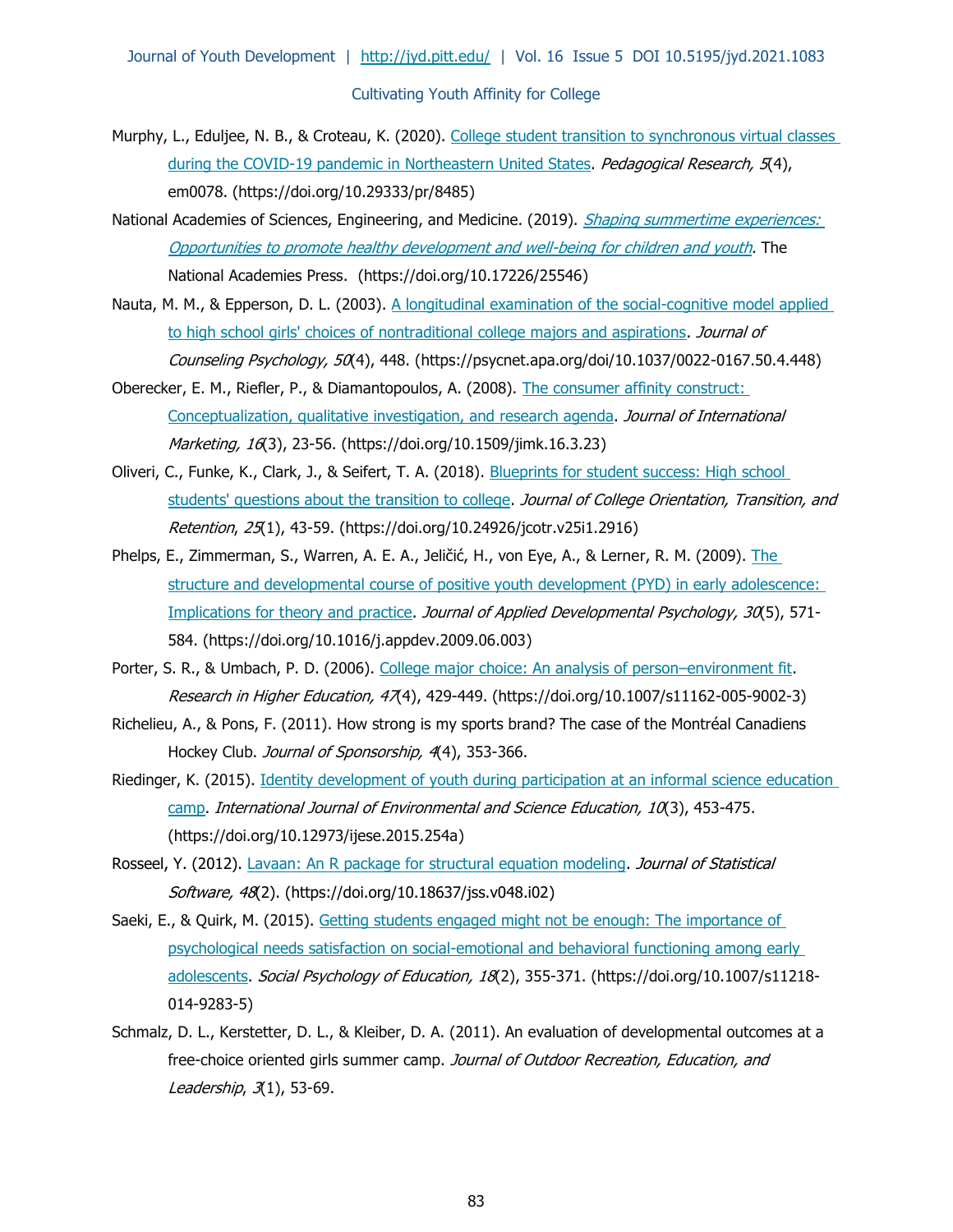- Shoffner, M. F., Newsome, D., Barrio Minton, C. A., & Wachter Morris, C. A. (2015). [A qualitative](https://doi.org/10.1177/0894845314544033)  [exploration of the STEM career-related outcome expectations of young adolescents.](https://doi.org/10.1177/0894845314544033) Journal of Career Development, 42(2), 102-116. (https://doi.org/10.1177/0894845314544033)
- Smith, C., Akiva, T., Arrieux, D., & Jones, M. M. (2006). [Improving quality at the point of service.](https://doi.org/10.1002/yd.195) New Directions for Youth Development, 112, 93-108. (https://doi.org/10.1002/yd.195)
- Su, Y., & Reeve, J. (2010). [A meta-analysis of the effectiveness of intervention programsesigned to](https://doi.org/10.1007/s10648-010-9142-7)  [support autonomy.](https://doi.org/10.1007/s10648-010-9142-7) Educational Psychology Review, 23(1), 159-188. (https://doi.org/10.1007/s10648-010-9142-7)
- Tarbetsky, A. L., Martin, A. J., & Collie, R. J. (2017). Social and emotional learning, social and emotional competence, and students' academic outcomes: The roles of psychological need satisfaction, adaptability, and buoyancy. In *Social and emotional learning in Australia and the Asia-Pacific* (pp. 17-37). Springer, Singapore.
- Tiffany, J. S., Exner-Cortens, D., & Eckenrode, J. (2012). [A new measure for assessing youth program](https://doi.org/10.1002/jcop.20508)  [participation.](https://doi.org/10.1002/jcop.20508) Journal of Community Psychology, 40(3), 277-291. (https://doi.org/10.1002/jcop.20508)
- Tovar, E. (2015). The role of faculty, counselors, and support programs on Latino/a community college [students' success and intent to persist](https://doi.org/10.1177/0091552114553788). Community College Review, 43(1), 46-71. (https://doi.org/10.1177/0091552114553788)
- Trenshaw, K. F., Revelo, R. A., Earl, K. A., & Herman, G. L. (2016). Using self-determination theory principles to promote engineering students' intrinsic motivation to learn. International Journal of Engineering Education, 32(3), 1194-1207.
- Venezia, A., & Jaeger, L. (2013). Transitions from high school to college. The Future of Children, 23(1), 117-136.
- Walsh, D. W., Green, B. C., & Cottingham, M. (2017). Exploring the efficacy of youth sport camps to build [customer relationships.](https://doi.org/10.1080/02614367.2016.1240222) Leisure Studies, 36(5), 657-669. (https://doi.org/10.1080/02614367.2016.1240222)
- Wang, M. T., & Degol, J. L. (2017). Gender gap in science, technology, engineering, and mathematics [\(stem\): Current knowledge, implications for practice, policy, and future directions.](https://doi.org/10.1007/s10648-015-9355-x) *Educational* Psychology Review, 29(1), 119-140. (https://doi.org/10.1007/s10648-015-9355-x)
- Washburn, I. J., Acock, A., Vuchinich, S., Snyder, F., Li, K.-K., Ji, P., Day, J., DuBois, D., & Flay, B. R. (2011). [Effects of a social-emotional and character development program on the trajectory of](https://doi.org/10.1007/s11121-011-0230-9)  [behaviors associated with social-emotional and character development: Findings from three](https://doi.org/10.1007/s11121-011-0230-9)  [randomized trials.](https://doi.org/10.1007/s11121-011-0230-9) Prevention Science, 12(3), 314-323. (https://doi.org/10.1007/s11121-011-0230-9)